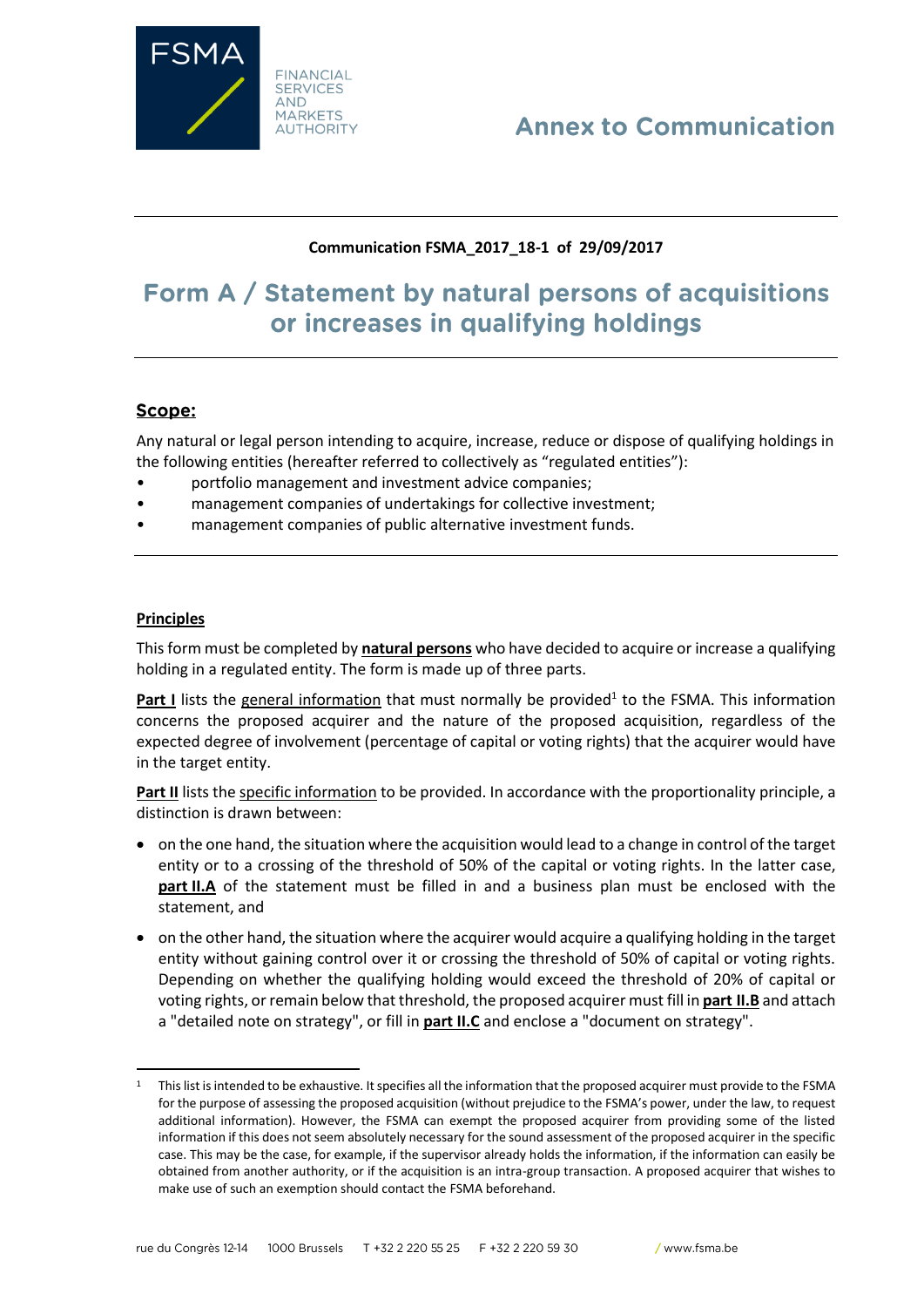In **Part III**, the proposed acquirer can provide the FSMA with any other relevant information, so that the FSMA can make a prudential assessment of the proposed acquisition with full knowledge of the facts.

Besides, this part of the form contains a formal declaration which the proposed acquirer or his/her representative must sign and which attests that all information communicated by him/her is complete, not misleading or deceptive, and is provided honestly and in good faith.

Attention is drawn to the fact that the FSMA may ask the proposed acquirer to provide documents evidencing that the statement is true (e.g. recent extracts from the criminal register) and, if needed, request such confirmation from other Belgian or foreign authorities (e.g. judicial authorities, other regulators).

This form also includes a summary statement which the proposed acquirer is asked to fill in.

The proposed acquirer is acting in concert with other shareholders or proposed acquirers:

- **O** Yes
- **O** No

This statement relates to a decision:

- **O** to acquire a new qualifying holding or to increase a previously acquired non-qualifying holding in such a way that it becomes a qualifying holding
- **O** to increase a previously acquired qualifying holding

This qualifying holding is:

- **O** a direct qualifying holding
- **O** an indirect qualifying holding

As a result of the acquisition, the following legal threshold for notification would be crossed:

- **O** ability to exercise a significant influence on the management of the regulated entity (holding of less than 10% of the voting rights or capital of the regulated entity);
- **O** 10% of the voting rights or capital of the regulated entity;
- **O** 20% of the voting rights or capital of the regulated entity;
- **O** 30% of the voting rights or capital of the regulated entity;
- **O** 50% of the voting rights or capital of the regulated entity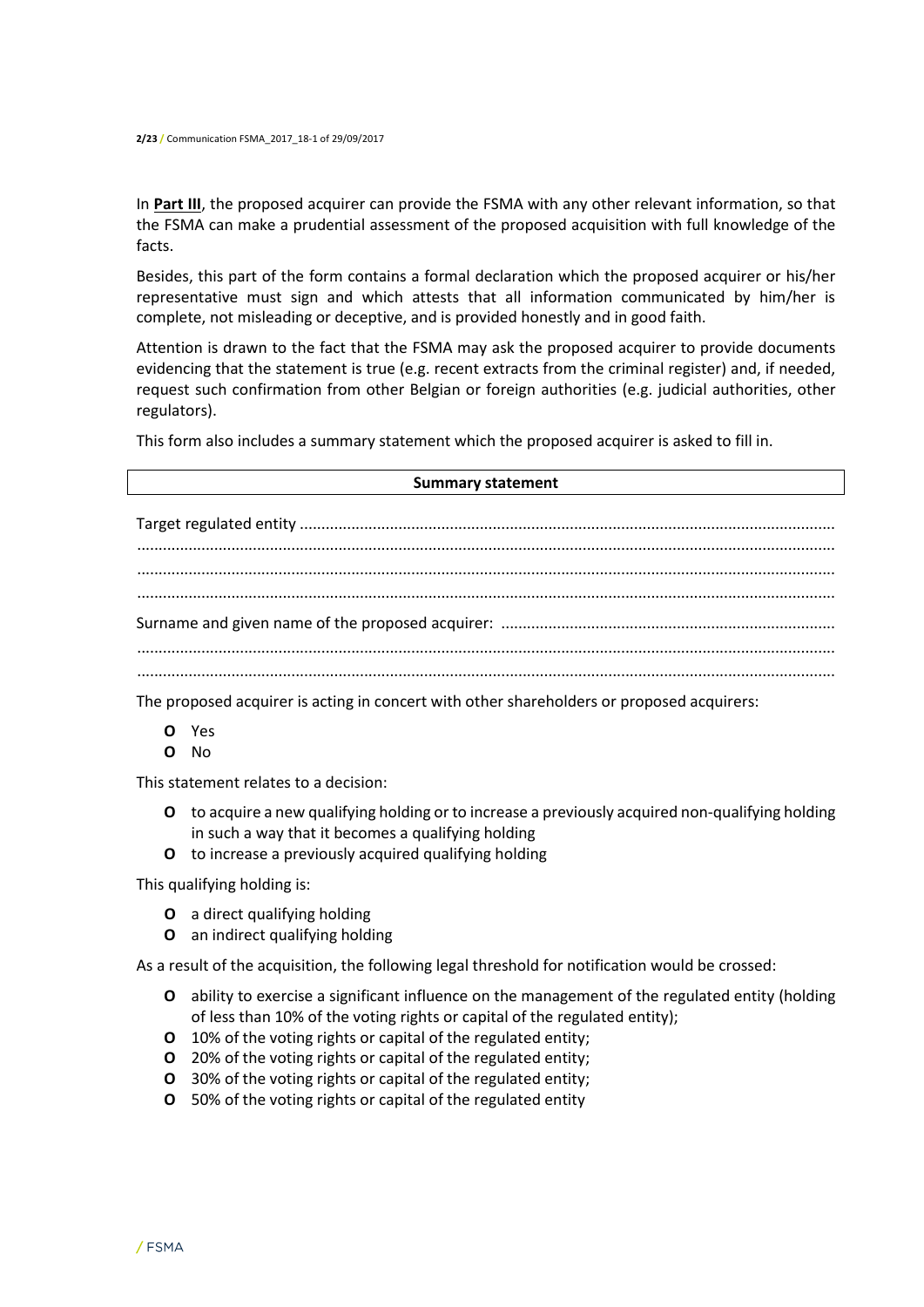# List of annexes enclosed with this statement:

|                                                                                                                             |                  |              | Yes                                   |           |
|-----------------------------------------------------------------------------------------------------------------------------|------------------|--------------|---------------------------------------|-----------|
| Subject-matter                                                                                                              | Paragraph<br>no. | Annex<br>no. | Number<br>of pages<br>in the<br>annex | <b>No</b> |
| Curriculum vitae                                                                                                            | 1.2.             |              |                                       |           |
| Convictions for criminal offences                                                                                           | $1. (3.1)$ (a)   |              |                                       |           |
| Current criminal investigations or procedures                                                                               | 1. (3.1) (b)     |              |                                       |           |
| Civil and administrative procedures                                                                                         | 1. (3.1) (c)     |              |                                       |           |
| Disciplinary actions                                                                                                        | $1. (3.1)$ (d)   |              |                                       |           |
| Investigations, enforcement proceedings or sanctions by<br>supervisory authorities                                          | 1. (3.1) (e)     |              |                                       |           |
| Refusals or withdrawals of authorisation, licence, etc.                                                                     | 1. (3.1) (f)     |              |                                       |           |
| Terminations of contracts for serious misconduct                                                                            | 1. (3.1) (g)     |              |                                       |           |
| Evidence relating to an assessment of the proposed<br>acquirer's reputation by another authority in the financial<br>sector | 1. (3.2)         |              |                                       |           |
| Evidence relating to an assessment of the proposed<br>acquirer's reputation by an authority in another sector               | 1. (3.3)         |              |                                       |           |
| Financial situation of the proposed acquirer                                                                                | 1. (3.4)         |              |                                       |           |
| Financial situation of the undertakings controlled by the<br>proposed acquirer                                              | 1. (3.5)         |              |                                       |           |
| Financial and non-financial interests that may represent a<br>conflict of interest for the proposed acquirer                | 1. (3.6)         |              |                                       |           |
| General purpose of the acquisition                                                                                          | 1. (4.1)         |              |                                       |           |
| Diagram showing the structure of the indirect qualifying<br>holding                                                         | 1. (4.2)         |              |                                       |           |
| Significant influence - qualifying holding of less than 10%                                                                 | 1. (4.3)         |              |                                       |           |
| Shareholders' agreements                                                                                                    | 1. (4.4)         |              |                                       |           |
| Actions in concert with third parties                                                                                       | 1. (4.4)         |              |                                       |           |
| Origin of the private financial resources                                                                                   | 1. (5.1)         |              |                                       |           |
| Sale of assets to finance the acquisition                                                                                   | 1. (5.2)         |              |                                       |           |
| Practicalities of the transfer of funds                                                                                     | 1. (5.3)         |              |                                       |           |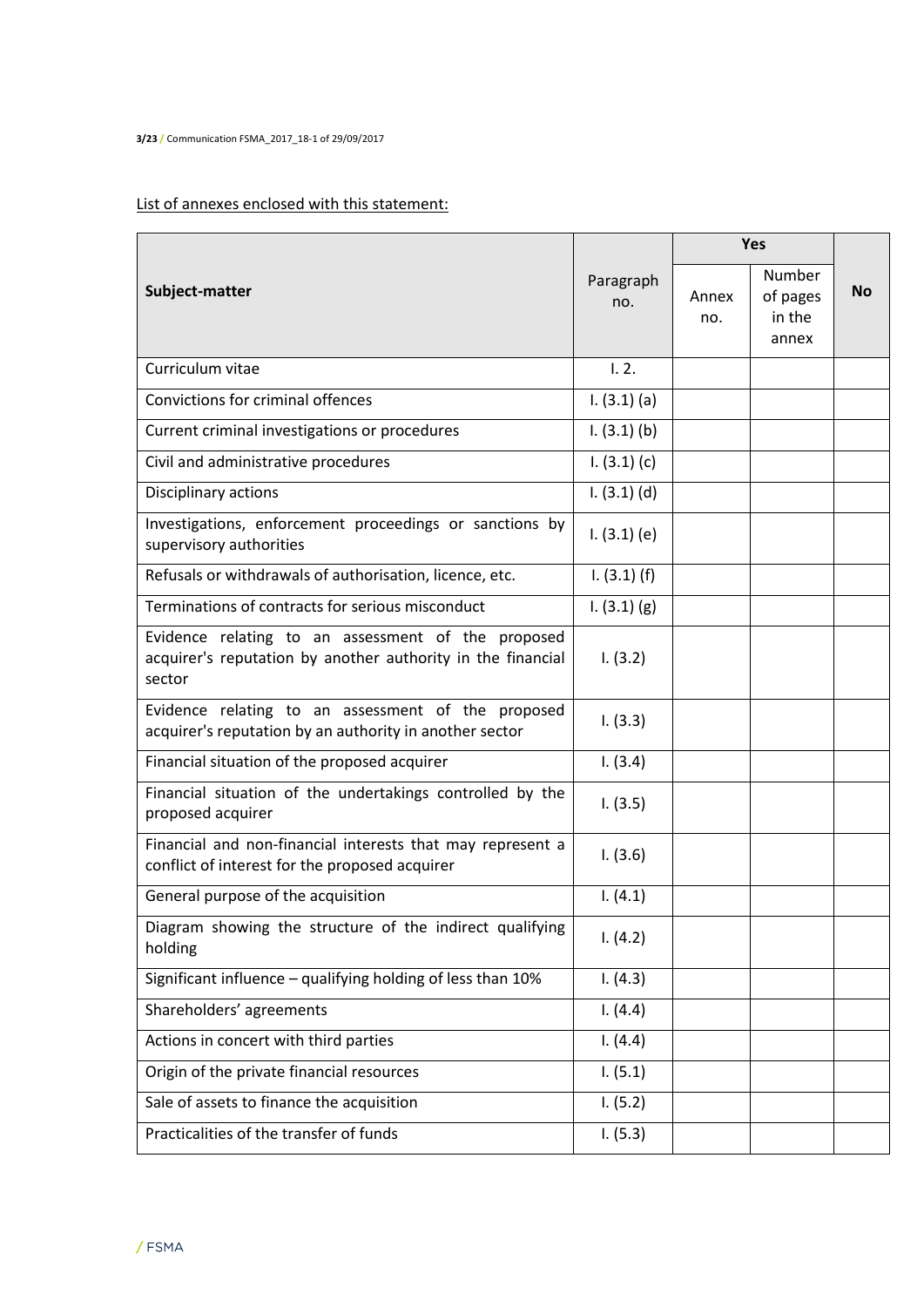#### **4/23 /** Communication FSMA\_2017\_18-1 of 29/09/2017

| Access and recourse to financial markets to finance the<br>acquisition             | 1. (5.4) |  |  |
|------------------------------------------------------------------------------------|----------|--|--|
| Bank credit to finance the acquisition                                             | 1. (5.5) |  |  |
| Appeal to other shareholders of the regulated entity to<br>finance the acquisition | 1. (5.6) |  |  |
| <b>Business plan</b>                                                               | II.A     |  |  |
| Detailed note on strategy                                                          | II.B     |  |  |
| Document on strategy                                                               | II.C     |  |  |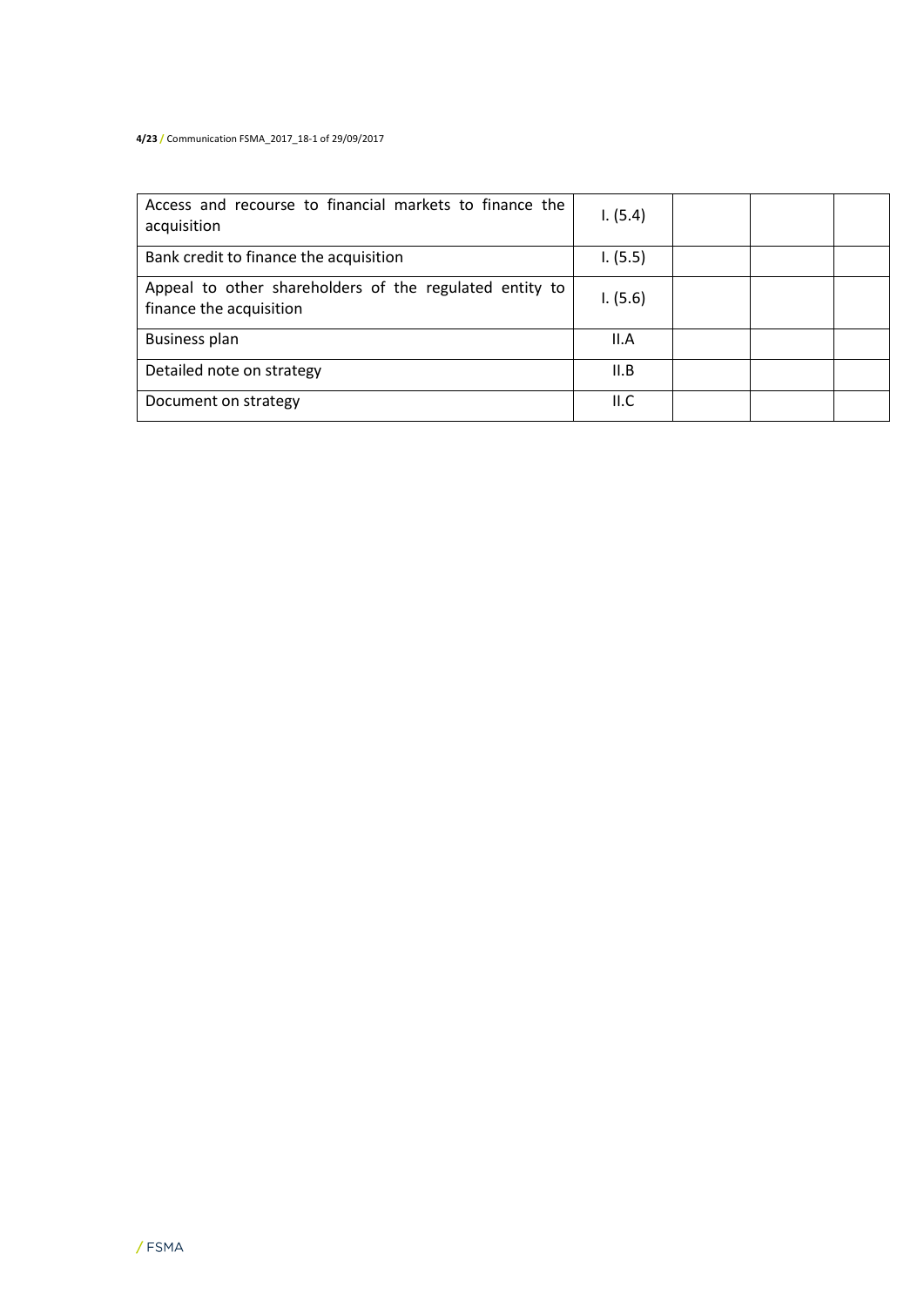|       | Part I:                                                           |  |  |  |  |  |  |
|-------|-------------------------------------------------------------------|--|--|--|--|--|--|
|       | <b>General information</b>                                        |  |  |  |  |  |  |
| Date: |                                                                   |  |  |  |  |  |  |
|       |                                                                   |  |  |  |  |  |  |
|       |                                                                   |  |  |  |  |  |  |
|       |                                                                   |  |  |  |  |  |  |
|       |                                                                   |  |  |  |  |  |  |
|       | 1. Identity of the natural or legal person who filled in the form |  |  |  |  |  |  |
| O     | ACTING AS DECLARANT <sup>2</sup>                                  |  |  |  |  |  |  |
| O     | ACTING AS REPRESENTATIVE <sup>2</sup>                             |  |  |  |  |  |  |
|       | <b>Natural Person</b>                                             |  |  |  |  |  |  |
|       |                                                                   |  |  |  |  |  |  |
|       |                                                                   |  |  |  |  |  |  |
|       |                                                                   |  |  |  |  |  |  |
|       |                                                                   |  |  |  |  |  |  |
|       |                                                                   |  |  |  |  |  |  |
|       |                                                                   |  |  |  |  |  |  |
|       |                                                                   |  |  |  |  |  |  |
|       | Legal person                                                      |  |  |  |  |  |  |
|       |                                                                   |  |  |  |  |  |  |
|       |                                                                   |  |  |  |  |  |  |
|       |                                                                   |  |  |  |  |  |  |
|       | Nationality:                                                      |  |  |  |  |  |  |
|       |                                                                   |  |  |  |  |  |  |
|       |                                                                   |  |  |  |  |  |  |
|       |                                                                   |  |  |  |  |  |  |
|       |                                                                   |  |  |  |  |  |  |
|       |                                                                   |  |  |  |  |  |  |
|       |                                                                   |  |  |  |  |  |  |
|       |                                                                   |  |  |  |  |  |  |
|       |                                                                   |  |  |  |  |  |  |

<sup>&</sup>lt;sup>2</sup> If the statement is a joint statement made by a single person on behalf of a group of persons who are related or act in concert, please tick both options.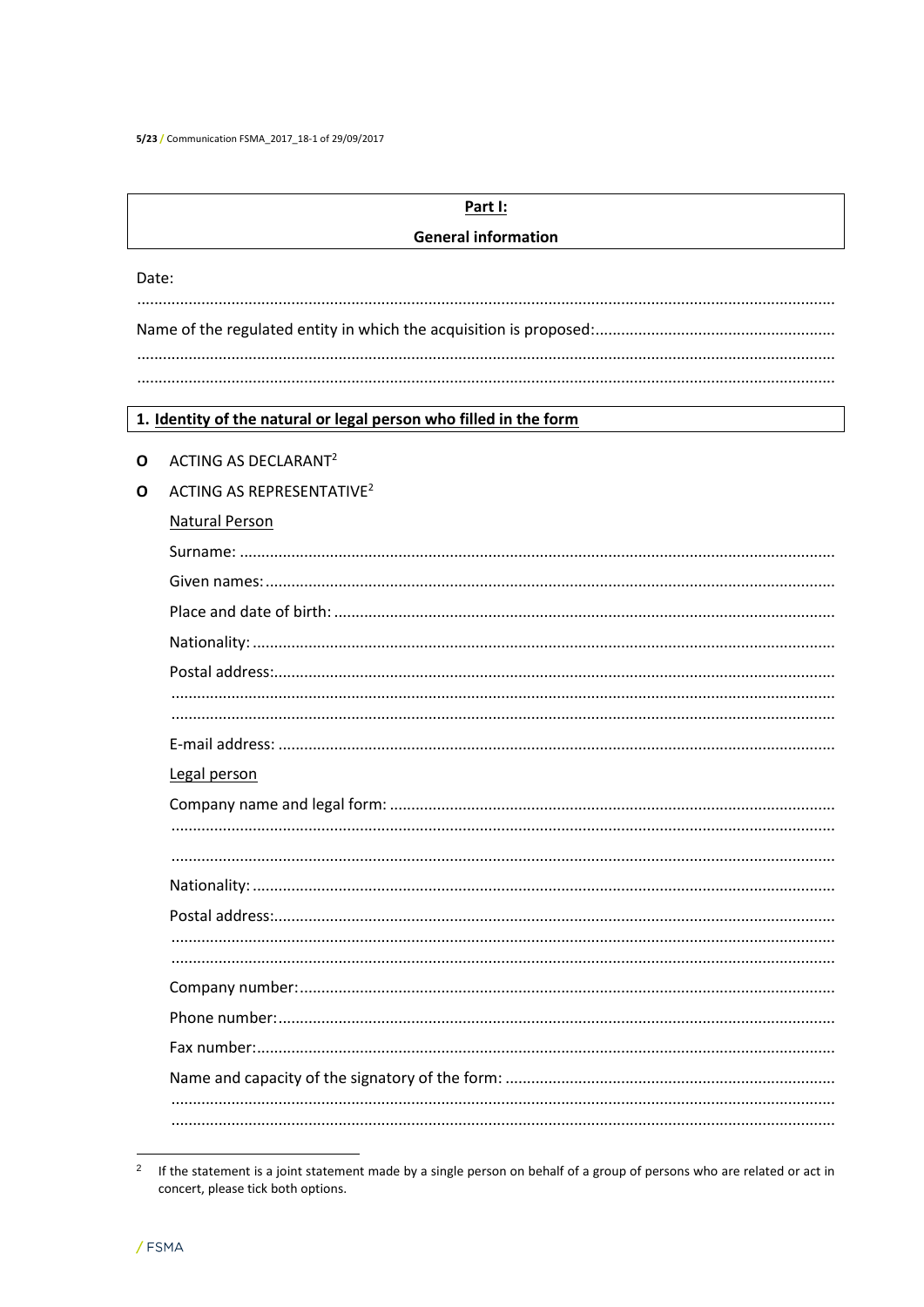#### **2. Identity of the proposed acquirer – natural person**

| • Company:          |
|---------------------|
| $\bullet$ Position: |

A complete curriculum vitae, detailing relevant education and training, previous professional experience, and current activities or additional functions of the proposed acquirer is enclosed with this form.

........................................................................................................................................................

**O** Yes: Annex no. …

#### **3. Additional information on the proposed acquirer – natural person**

- (3.1) The proposed acquirer solemnly declares that:
	- (a) neither s/he nor any undertaking managed or controlled by him/her currently or in the past has ever received a conviction for a criminal offence which may influence the prudential assessment of the proposed acquirer's reputation by the FSMA:
		- **O** Yes
		- **O** No: the relevant information is provided in Annex no. … to this form
	- (b) neither s/he nor any undertaking managed or controlled by him/her currently or in the past is currently the object of criminal investigations or proceedings which may influence the prudential assessment of the proposed acquirer's reputation by the FSMA:
		- **O** Yes
		- **O** No: the relevant information is provided in Annex no. … to this form
	- (c) neither s/he nor any undertaking managed or controlled by him/her currently or in the past is now or has ever been involved in relevant civil or administrative cases (including any bankruptcy, insolvency or similar procedures) of which the FSMA must be informed in order to assess the proposed acquirer's reputation:
		- **O** Yes
		- **O** No: the relevant information is provided in Annex no. … to this form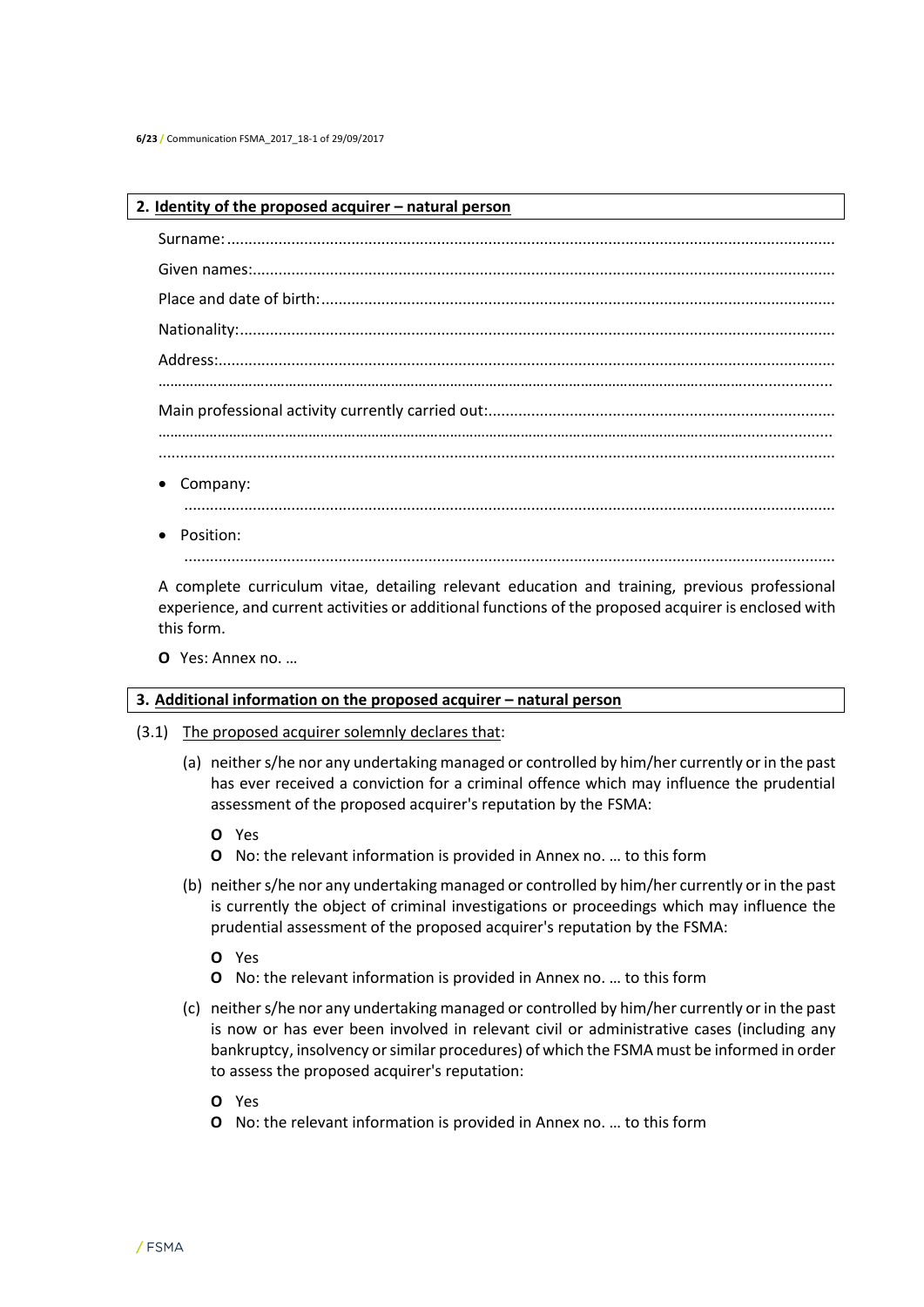- (d) neither s/he nor any undertaking managed or controlled by him/her currently or in the past is now or has ever been the object of disciplinary actions (including any disqualification as a company director or similar procedures):
	- **O** Yes
	- **O** No: the relevant information is provided in Annex no. … to this form
- (e) neither s/he nor any undertaking managed or controlled by him/her currently or in the past is now or has ever been the object of investigations, enforcement proceedings or sanctions by a supervisory authority:
	- **O** Yes
	- **O** No: the relevant information is provided in Annex no. … to this form
- (f) neither s/he nor any undertaking managed or controlled by him/her currently or in the past has ever been refused registration, authorisation, membership or licence to carry out a trade, business or profession; has ever seen his/her registration, authorisation, membership or licence withdrawn, revoked or terminated; or has ever been the object of an expulsion by a regulatory or government body:
	- **O** Yes
	- **O** No: the relevant information is provided in Annex no. … to this form
- (g) neither s/he nor any undertaking managed or controlled by him/her currently or in the past has ever been dismissed from employment, position of trust or fiduciary relationship, or has ever been asked to resign from employment or such position, or has had such relationship terminated, or has ever been in a similar situation, for serious misconduct:
	- **O** Yes
	- **O** No: the relevant information is provided in Annex no. … to this form
- (3.2) Has a supervisory authority of the financial sector, other than the FSMA, already conducted an assessment of the proposed acquirer's reputation as an acquirer or as a person who directs the business of a financial institution?
	- **O** No
	- **O** Yes:

|       |   | $\overline{\phantom{a}}$<br>Evidence of the outcome of this assessment is provided in Annex no.  to this form.<br>$\overline{\phantom{a}}$ |
|-------|---|--------------------------------------------------------------------------------------------------------------------------------------------|
| (3.3) |   | Has a supervisory authority of another, non-financial sector already conducted an assessment<br>of the proposed acquirer's reputation?     |
|       | Ω | No.                                                                                                                                        |
|       | 0 | Yes:                                                                                                                                       |
|       |   |                                                                                                                                            |
|       |   | $\overline{\phantom{a}}$                                                                                                                   |

- Evidence of the outcome of that assessment is provided in Annex no. … to this form.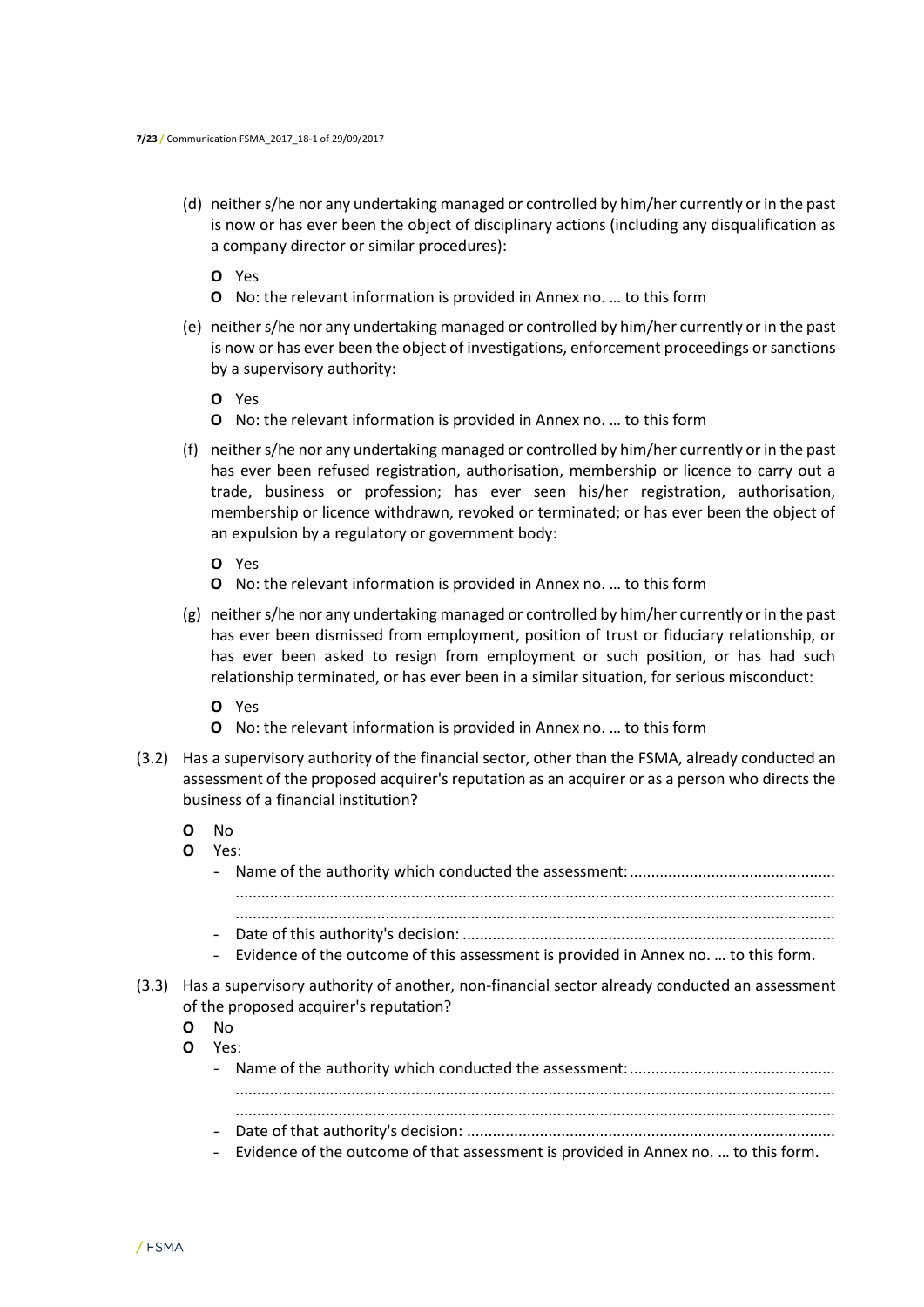- (3.4) Relevant information on the financial position and strength of the proposed acquirer, including details concerning his/her sources of revenues, assets, liabilities, pledges and guarantees, is enclosed with this form:
	- **O** Yes: Annex no. … enclosed with this form
- (3.5) Relevant financial information, including ratings, and public reports on the companies controlled or directed by the proposed acquirer are enclosed with this form:
	- **O** Yes: Annex no. … enclosed with this form
	- **O** Not applicable
- $(3.6)$  A description of the proposed acquirer's financial<sup>3</sup> and non-financial<sup>4</sup> interests or relationships with:
	- (a) any other shareholder of the target entity;
	- (b) any person entitled to exercise voting rights attached to securities issued by the target regulated entity<sup>5</sup>;
	- (c) any member of the board of directors or similar body, or of the senior management of the target entity;
	- (d) the target entity itself and itsgroup;

and/or a description of any other interests or activities of the acquirer that may give rise to conflicts of interest with the target entity and possible solutions to those conflicts,

are enclosed with this form:

- **O** Yes: Annex no. … enclosed with this form
- **O** Not applicable

#### **4. Information on the acquisition**

(4.1) Please describe the overall aim of the proposed acquisition (e.g. strategic investment, portfolio investment).

(If necessary: This description is provided in Annex no. ... to this form.) ..................................... ........................................................................................................................................................ ........................................................................................................................................................ ........................................................................................................................................................ ........................................................................................................................................................ ........................................................................................................................................................ ........................................................................................................................................................

 $\overline{\phantom{a}}$ 

 $3$  Financial interests include for example credit operations, guarantees, pledges.

<sup>4</sup> Non-financial interests include for example family relationships.

<sup>&</sup>lt;sup>5</sup> See the situations mentioned in Article 10 of Directive 2004/109/EC on the harmonisation of transparency requirements in relation to information about issuers whose securities are admitted to trading on a regulated market.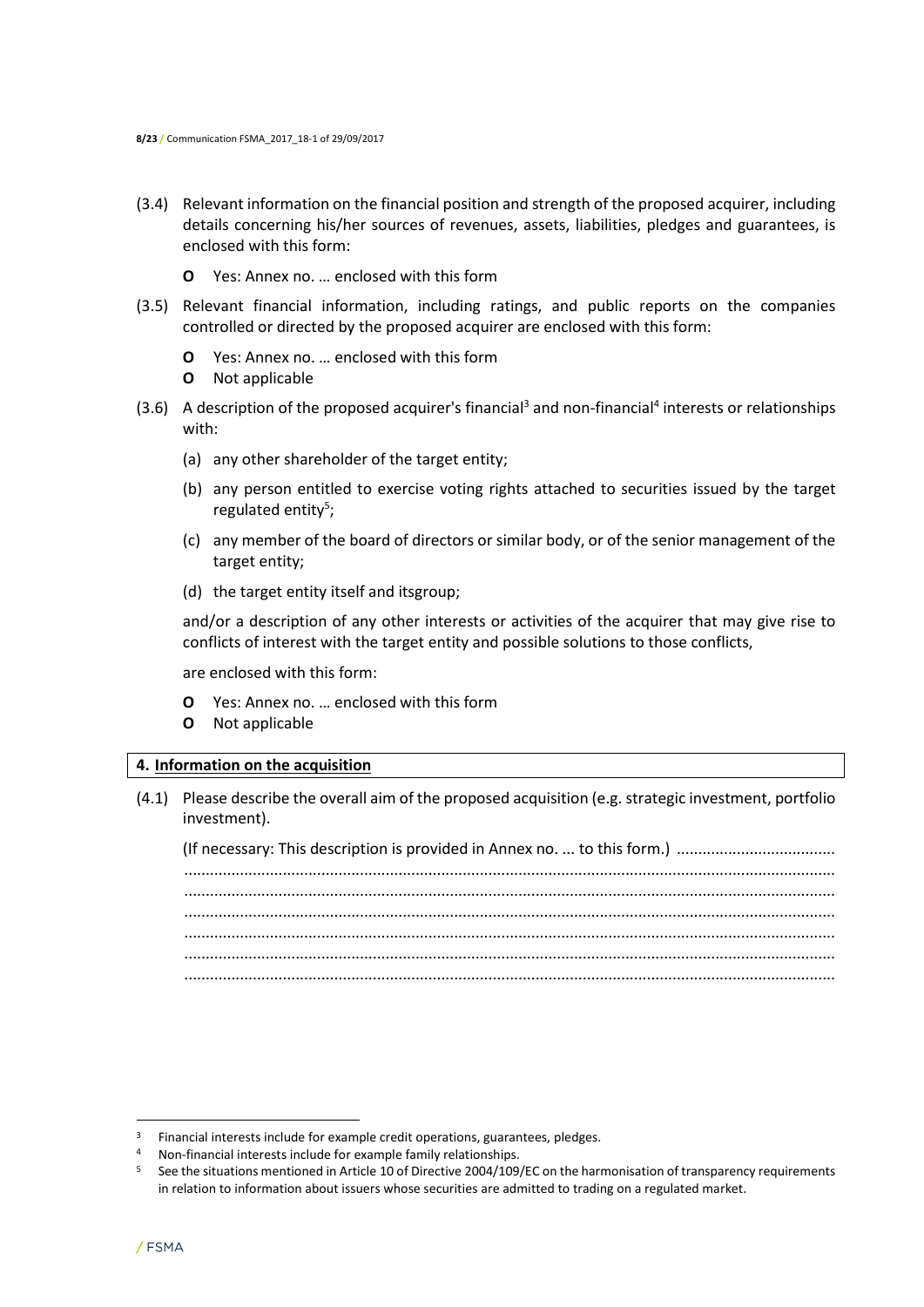- (4.2) This statement relates to the acquisition of, or an increase in, a qualifying holding which is:
	- **O** Direct
	- **O** Indirect :

In this case, a diagram showing the structure of the indirect holding, and identifying the entities through which it would be held and the proportions of voting rights that would be held at each link of the chain, is provided in Annex no. ... enclosed with this form.

(4.3) This statement relates to the acquisition of a qualifying holding which, although under 10% of the capital or voting rights of the regulated entity, would enable the proposed acquirer to exercise a significant influence over its management:

**O** No

**O** Yes :

In this case, a description of the mechanisms by which the proposed acquirer would exercise this significant influence are provided in Annex no. ... enclosed with this form.

- (4.4) This statement relates to the acquisition of, or an increase in, a qualifying holding by a proposed acquirer:
	- **O** Acting alone
	- **O** Related to the other direct or indirect shareholders of the regulated entity who are named opposite:
	- **O** Acting in concert with the other direct or indirect shareholders of the regulated entity who are named opposite:

In this case, the provisions of the agreements, in whatever form, which the proposed acquirer has concluded or is intending to conclude with other shareholders in relation to the target entity are described in Annex no. ... enclosed with this form.

Any action in concert with other parties (e.g. contribution of other parties to the financing of the acquisition, means of participation of other parties in the financial arrangements, future organisational arrangements) are described in Annex no. ... enclosed with this form.

(4.5) Planned consequences of the proposed acquisition on the shareholding structure of the regulated entity

#### Observations:

- In the case of an indirect qualifying holding, the calculations below must take account of the securities held directly by the entity highest in the holding chain, through which the indirect holding is acquired.
- In the case of an action in concert, the calculations below must successively take account of all securities held or acquired by the declaring proposed acquirer, and of all securities held or acquired by all persons acting in concert.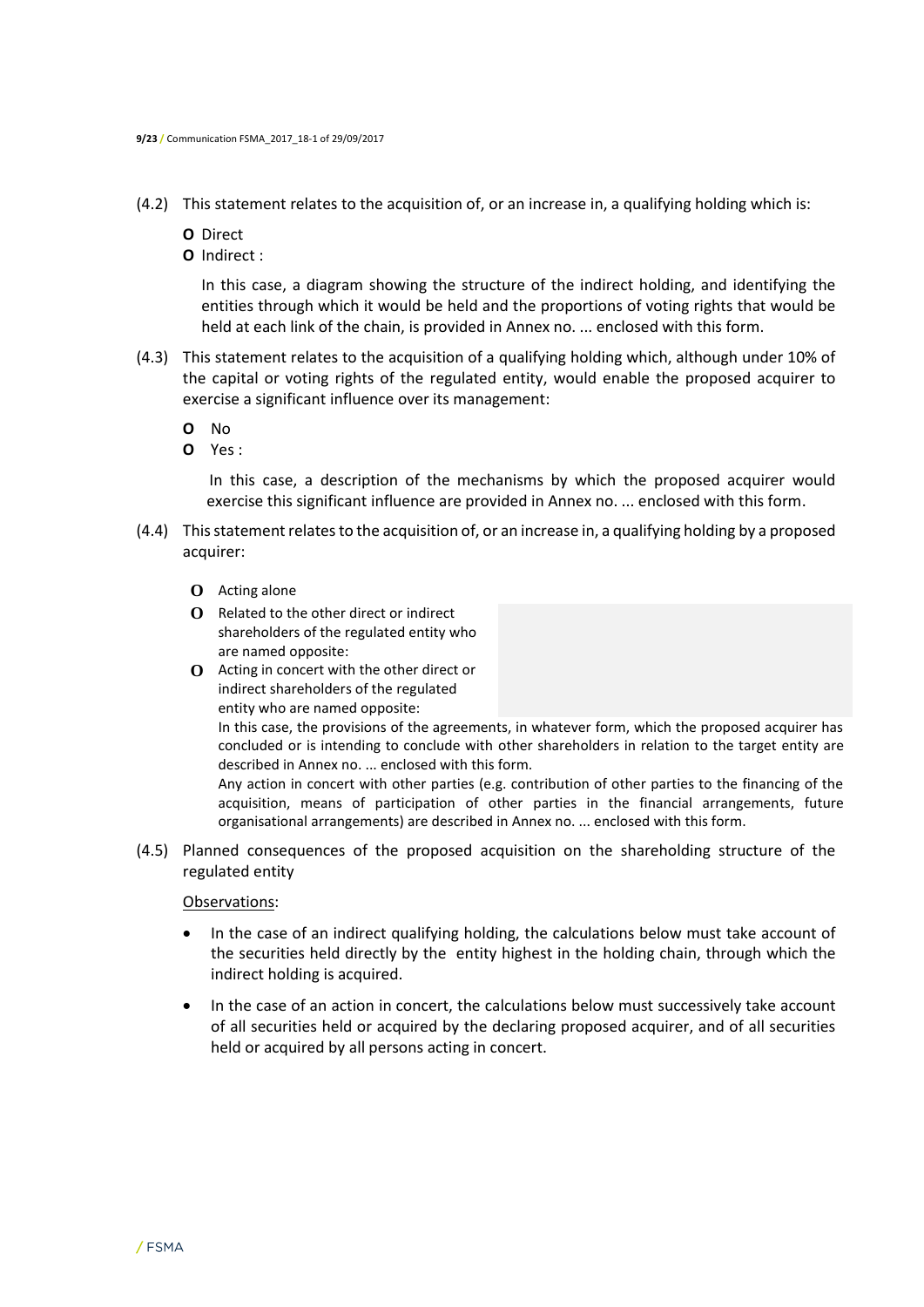# **Situation** *before* **the proposed acquisition**

(4.5.1.a) Calculation of the proportion of **voting rights** which the declaring proposed acquirer holds individually in the regulated entity:

|              | Number and proportion of voting rights                                                                                                                                                              | Denominator | Numerator | %     | Exercise |
|--------------|-----------------------------------------------------------------------------------------------------------------------------------------------------------------------------------------------------|-------------|-----------|-------|----------|
|              |                                                                                                                                                                                                     | (a)         | (b)       | (b/a) | period   |
| $1^{\circ}$  | Securities which represent capital and to which<br>voting rights are attached                                                                                                                       |             |           |       |          |
| $2^{\circ}$  | Securities which do not represent capital and to<br>which voting rights are attached                                                                                                                |             |           |       |          |
| $3^{\circ}$  | Certificates representing (not to be included in the<br>numerator under 1° and 2°):                                                                                                                 |             |           |       |          |
|              | a. securities which represent capital and to which<br>voting rights are attached                                                                                                                    |             |           |       |          |
|              | b. securities which do not represent capital and to<br>which voting rights are attached                                                                                                             |             |           |       |          |
| 4°           | Unconditional rights and commitments to acquire<br>issued securities to which voting rights are<br>attached, expressed in number of securities, where<br>these rights and commitments originate in: |             |           |       |          |
|              | options                                                                                                                                                                                             |             |           |       |          |
|              | contracts                                                                                                                                                                                           |             |           |       |          |
|              | other (please detail)                                                                                                                                                                               |             |           |       |          |
| <b>Total</b> |                                                                                                                                                                                                     |             |           |       |          |
|              | As a matter of interest:                                                                                                                                                                            |             |           |       |          |
|              | • Conditional rights and commitments to acquire issued<br>securities to which voting rights are attached, where<br>these rights and commitments originate in:                                       |             |           |       |          |
|              | the conversion of bonds                                                                                                                                                                             |             |           |       |          |
|              | the conversion of loans                                                                                                                                                                             |             |           |       |          |
|              | other (please detail)                                                                                                                                                                               |             |           |       |          |
|              | • Rights and commitments to subscribe for securities to<br>be issued and to which voting rights are attached,<br>where these rights and commitments originate in:                                   |             |           |       |          |
|              | the conversion of bonds                                                                                                                                                                             |             |           |       |          |
|              | the conversion of loans                                                                                                                                                                             |             |           |       |          |
|              | the exercise of warrants                                                                                                                                                                            |             |           |       |          |
| -            | other (please detail)                                                                                                                                                                               |             |           |       |          |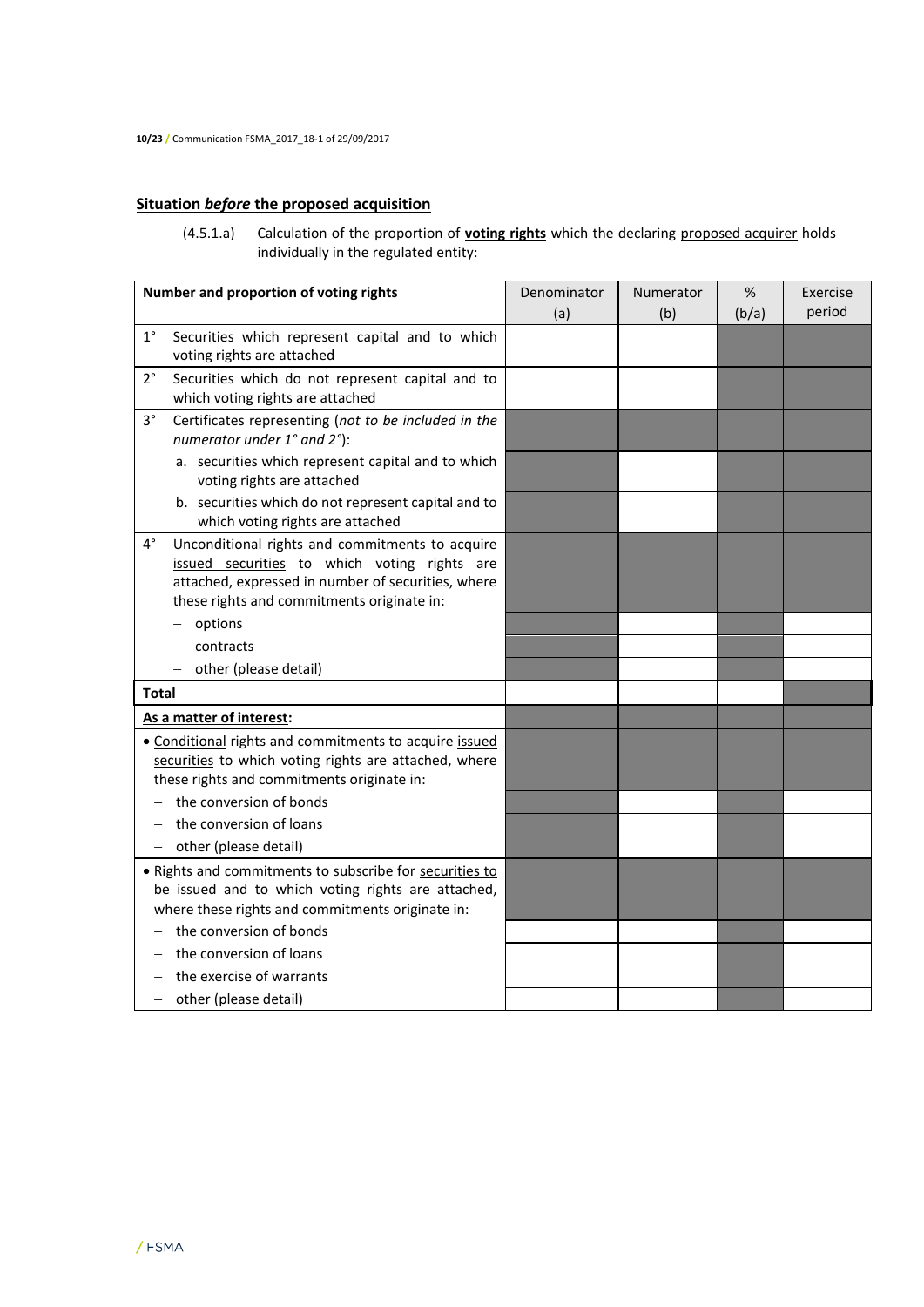#### (4.5.1.b) Calculation of the proportion of all **voting rights** which the declaring proposed acquirer and the other persons with whom s/he acts in concert hold collectively in the regulated entity:

|                   | Number and proportion of voting rights                                                                                                                                                              | Denominator | Numerator | %     | Exercise |
|-------------------|-----------------------------------------------------------------------------------------------------------------------------------------------------------------------------------------------------|-------------|-----------|-------|----------|
|                   |                                                                                                                                                                                                     | (a)         | (b)       | (b/a) | period   |
| $1^{\circ}$       | Securities which represent capital and to which<br>voting rights are attached                                                                                                                       |             |           |       |          |
| $2^{\circ}$       | Securities which do not represent capital and to<br>which voting rights are attached                                                                                                                |             |           |       |          |
| $3^{\circ}$       | Certificates representing (not to be included in the<br>numerator under 1° and 2°):                                                                                                                 |             |           |       |          |
|                   | c. securities which represent capital and to which<br>voting rights are attached                                                                                                                    |             |           |       |          |
|                   | d. securities which do not represent capital and to<br>which voting rights are attached                                                                                                             |             |           |       |          |
| $4^{\circ}$       | Unconditional rights and commitments to acquire<br>issued securities to which voting rights are attached,<br>expressed in number of securities, where these rights<br>and commitments originate in: |             |           |       |          |
|                   | options                                                                                                                                                                                             |             |           |       |          |
|                   | contracts                                                                                                                                                                                           |             |           |       |          |
|                   | other (please detail)                                                                                                                                                                               |             |           |       |          |
| Total             |                                                                                                                                                                                                     |             |           |       |          |
|                   | As a matter of interest:                                                                                                                                                                            |             |           |       |          |
|                   | . Conditional rights and commitments to acquire issued<br>securities to which voting rights are attached, where<br>these rights and commitments originate in:                                       |             |           |       |          |
|                   | the conversion of bonds                                                                                                                                                                             |             |           |       |          |
|                   | the conversion of loans                                                                                                                                                                             |             |           |       |          |
| $\qquad \qquad -$ | other (please detail)                                                                                                                                                                               |             |           |       |          |
|                   | . Rights and commitments to subscribe for securities to be<br>issued and to which voting rights are attached, where<br>these rights and commitments originate in:                                   |             |           |       |          |
|                   | the conversion of bonds                                                                                                                                                                             |             |           |       |          |
|                   | the conversion of loans                                                                                                                                                                             |             |           |       |          |
|                   | the exercise of warrants                                                                                                                                                                            |             |           |       |          |
|                   | - other (please detail)                                                                                                                                                                             |             |           |       |          |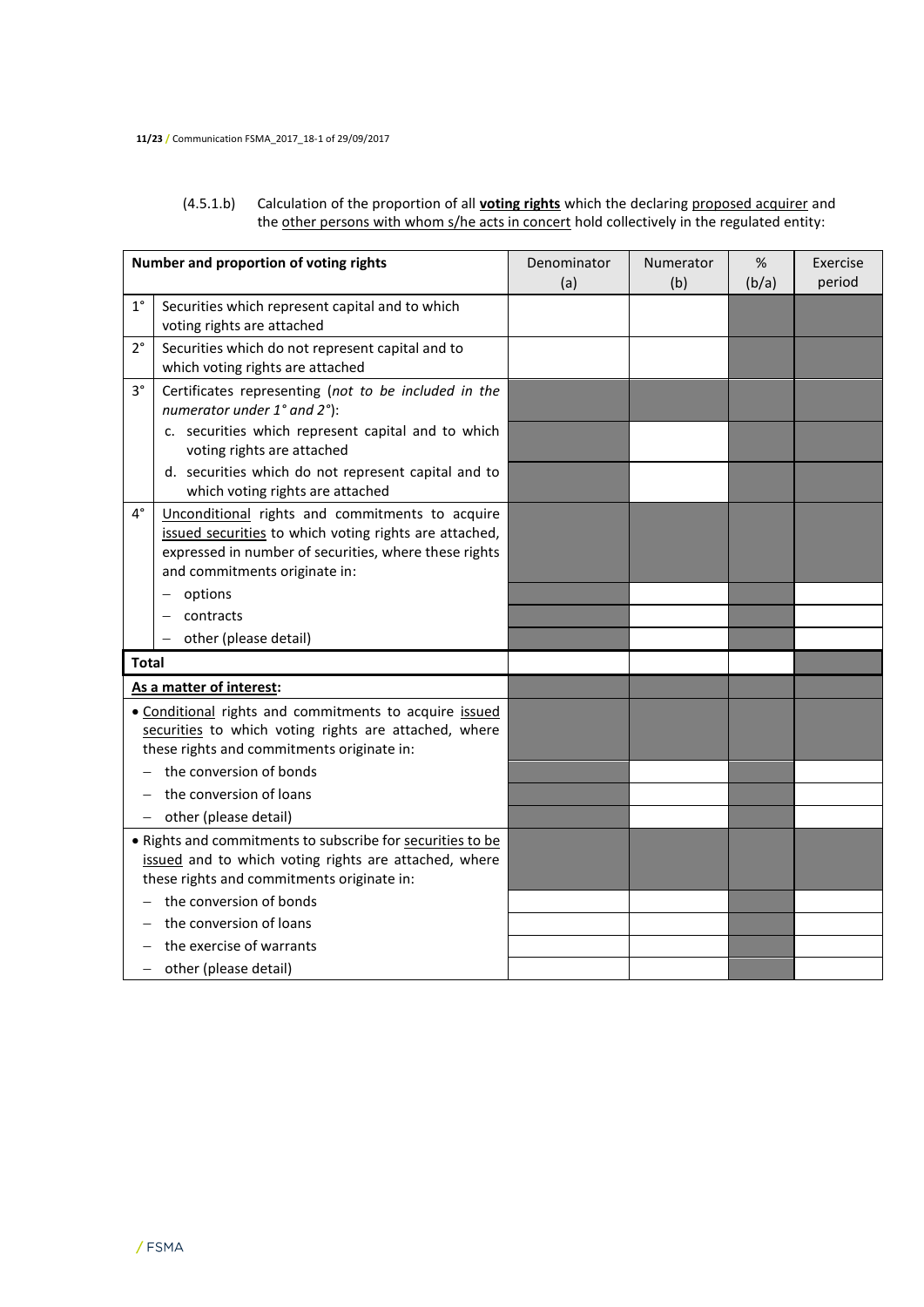## (4.5.2.a) Calculation of the **proportion of capital** which the declaring proposed acquirer holds individually in the regulated entity:

|                 | Number of securities representing capital and proportion                                                                                                                                                                | Denominator | Numerator | %     | Exercise |
|-----------------|-------------------------------------------------------------------------------------------------------------------------------------------------------------------------------------------------------------------------|-------------|-----------|-------|----------|
| of capital held |                                                                                                                                                                                                                         | (a)         | (b)       | (b/a) | period   |
| $1^{\circ}$     | Securities which represent capital and to which                                                                                                                                                                         |             |           |       |          |
|                 | voting rights are attached                                                                                                                                                                                              |             |           |       |          |
| $2^{\circ}$     | Securities which represent capital, without voting<br>rights                                                                                                                                                            |             |           |       |          |
| $3^{\circ}$     | Certificates representing (not to be included in the<br>numerator under 1° and 2°):                                                                                                                                     |             |           |       |          |
|                 | e. securities which represent capital and to which<br>voting rights are attached                                                                                                                                        |             |           |       |          |
|                 | f. securities which represent capital, without voting<br>rights                                                                                                                                                         |             |           |       |          |
| $4^{\circ}$     | Unconditional rights and commitments, expressed in<br>number of securities, to acquire issued securities<br>which represent capital, with or without voting rights,<br>where these rights and commitments originate in: |             |           |       |          |
|                 | options<br>$\qquad \qquad -$                                                                                                                                                                                            |             |           |       |          |
|                 | contracts                                                                                                                                                                                                               |             |           |       |          |
|                 | other (please detail)<br>$\overline{\phantom{0}}$                                                                                                                                                                       |             |           |       |          |
| <b>Total</b>    |                                                                                                                                                                                                                         |             |           |       |          |
|                 | As a matter of interest:                                                                                                                                                                                                |             |           |       |          |
|                 | . Conditional rights and commitments to acquire issued<br>securities which represent capital, with or without voting<br>rights, where these rights and commitments originate in:                                        |             |           |       |          |
|                 | the conversion of bonds                                                                                                                                                                                                 |             |           |       |          |
|                 | the conversion of loans                                                                                                                                                                                                 |             |           |       |          |
|                 | - other (please detail)                                                                                                                                                                                                 |             |           |       |          |
|                 | . Rights and commitments to subscribe for securities to be<br>issued and which represent capital, with or without<br>voting rights, where these rights and commitments<br>originate in:                                 |             |           |       |          |
|                 | the conversion of bonds                                                                                                                                                                                                 |             |           |       |          |
|                 | the conversion of loans                                                                                                                                                                                                 |             |           |       |          |
|                 | the exercise of warrants                                                                                                                                                                                                |             |           |       |          |
|                 | - other (please detail)                                                                                                                                                                                                 |             |           |       |          |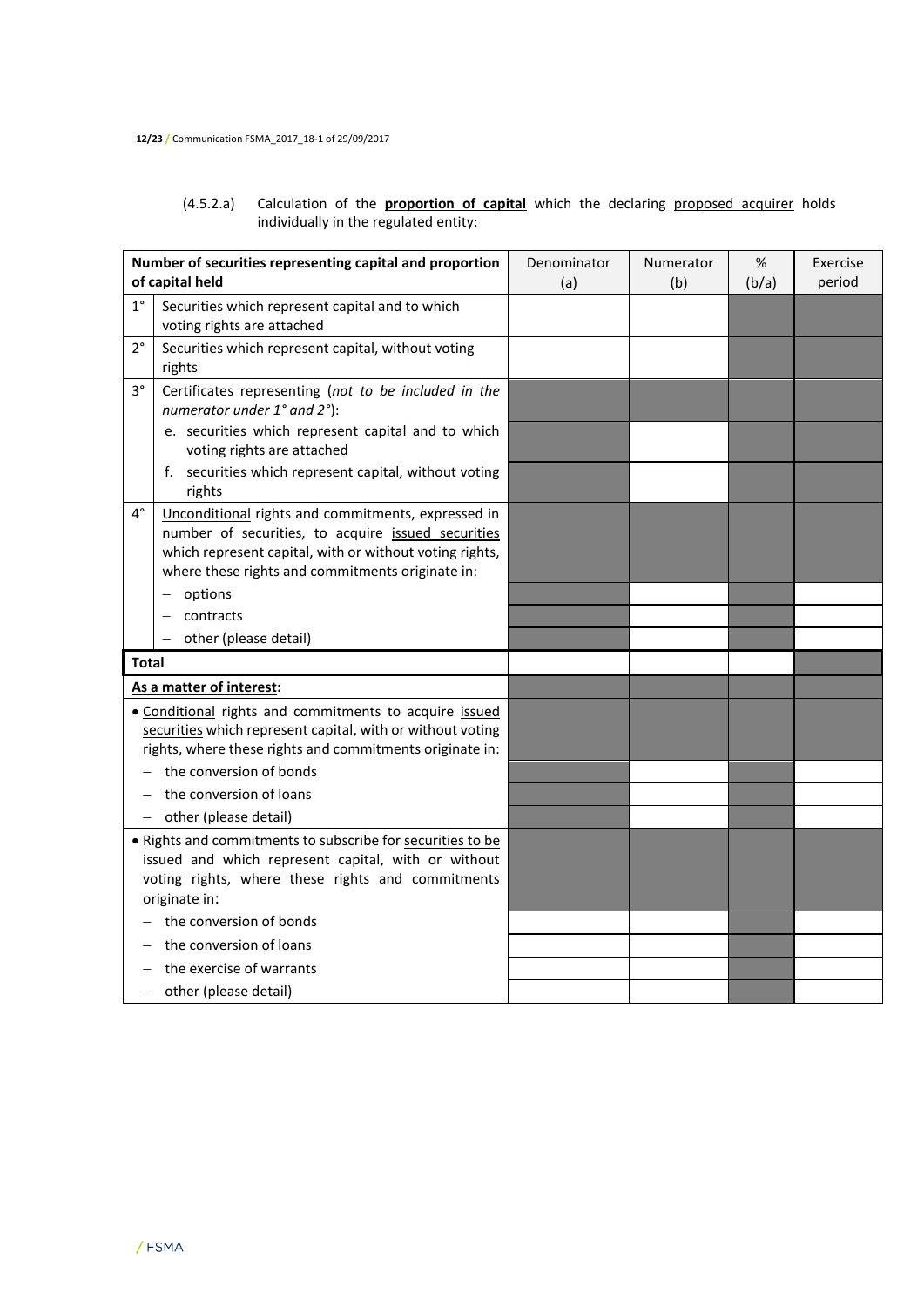#### (4.5.2.b) Calculation of the **overall proportion of capital** which the declaring proposed acquirer and the other persons with whom s/he acts in concert hold collectively in the regulated entity:

|                         | Number of securities representing capital and proportion                                                                                                                                                                | Denominator | Numerator | %     | Exercise |
|-------------------------|-------------------------------------------------------------------------------------------------------------------------------------------------------------------------------------------------------------------------|-------------|-----------|-------|----------|
|                         | of capital held                                                                                                                                                                                                         | (a)         | (b)       | (b/a) | period   |
| $1^{\circ}$             | Securities which represent capital and to which                                                                                                                                                                         |             |           |       |          |
|                         | voting rights are attached                                                                                                                                                                                              |             |           |       |          |
| $2^{\circ}$             | Securities which represent capital, without voting<br>rights                                                                                                                                                            |             |           |       |          |
| $3^{\circ}$             | Certificates representing (not to be included in the<br>numerator under 1° and 2°):                                                                                                                                     |             |           |       |          |
|                         | g. securities which represent capital and to which<br>voting rights are attached                                                                                                                                        |             |           |       |          |
|                         | h. securities which represent capital, without voting<br>rights                                                                                                                                                         |             |           |       |          |
| $4^{\circ}$             | Unconditional rights and commitments, expressed in<br>number of securities, to acquire issued securities<br>which represent capital, with or without voting rights,<br>where these rights and commitments originate in: |             |           |       |          |
|                         | options<br>-                                                                                                                                                                                                            |             |           |       |          |
|                         | contracts                                                                                                                                                                                                               |             |           |       |          |
|                         | other (please detail)                                                                                                                                                                                                   |             |           |       |          |
| <b>Total</b>            |                                                                                                                                                                                                                         |             |           |       |          |
|                         | As a matter of interest:                                                                                                                                                                                                |             |           |       |          |
|                         | · Conditional rights and commitments to acquire issued<br>securities which represent capital, with or without voting<br>rights, where these rights and commitments originate in:                                        |             |           |       |          |
|                         | the conversion of bonds                                                                                                                                                                                                 |             |           |       |          |
|                         | the conversion of loans                                                                                                                                                                                                 |             |           |       |          |
|                         | - other (please detail)                                                                                                                                                                                                 |             |           |       |          |
|                         | . Rights and commitments to subscribe for securities to be<br>issued and which represent capital, with or without<br>voting rights, where these rights and commitments<br>originate in:                                 |             |           |       |          |
| the conversion of bonds |                                                                                                                                                                                                                         |             |           |       |          |
|                         | the conversion of loans                                                                                                                                                                                                 |             |           |       |          |
|                         | the exercise of warrants                                                                                                                                                                                                |             |           |       |          |
| $\qquad \qquad -$       | other (please detail)                                                                                                                                                                                                   |             |           |       |          |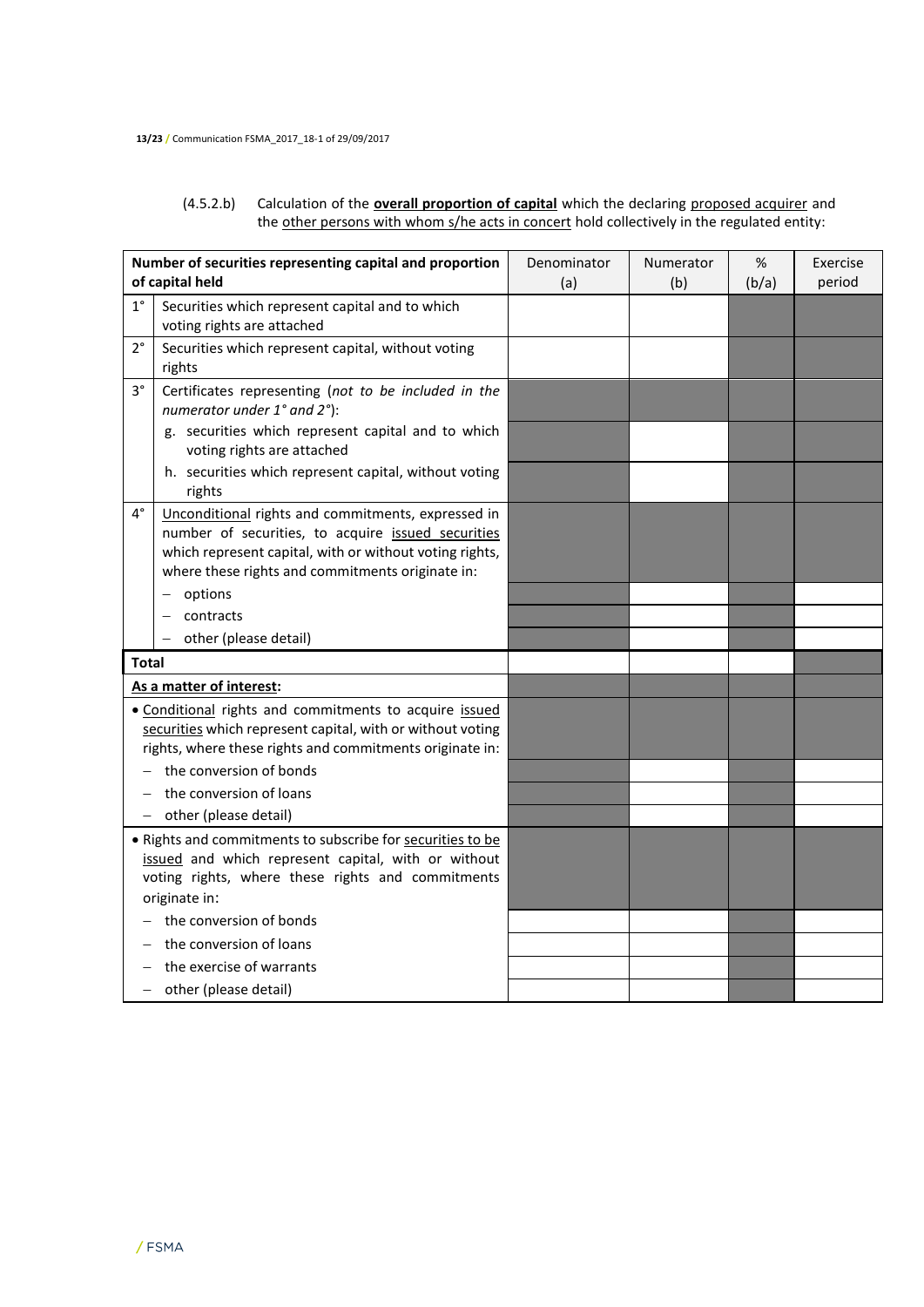## **Aim of the proposed acquisition**

## (4.5.3) Number and type of shares (ordinary, other) to be acquired in the target entity:

|                                                                                         | Number of shares | Type of shares | Transaction<br>price |
|-----------------------------------------------------------------------------------------|------------------|----------------|----------------------|
| by the declaring proposed acquirer                                                      |                  |                |                      |
| by the declaring proposed acquirer and<br>all persons with whom s/he acts in<br>concert |                  |                |                      |

## **Situation** *after* **the proposed acquisition**

(4.5.4.a) Calculation of the proportion of **voting rights** which the declaring proposed acquirer would hold individually in the regulated entity:

|              | Number and proportion of voting rights                                                                                                                                                              | Denominator | Numerator | %     | Exercise |
|--------------|-----------------------------------------------------------------------------------------------------------------------------------------------------------------------------------------------------|-------------|-----------|-------|----------|
|              |                                                                                                                                                                                                     | (a)         | (b)       | (b/a) | period   |
| $1^{\circ}$  | Securities which represent capital and to which<br>voting rights are attached                                                                                                                       |             |           |       |          |
| $2^{\circ}$  | Securities which do not represent capital and to<br>which voting rights are attached                                                                                                                |             |           |       |          |
| $3^{\circ}$  | Certificates representing (not to be included in the<br>numerator under 1° and 2°):                                                                                                                 |             |           |       |          |
|              | securities which represent capital and to which<br>i.<br>voting rights are attached                                                                                                                 |             |           |       |          |
|              | securities which do not represent capital and to<br>j.<br>which voting rights are attached                                                                                                          |             |           |       |          |
| $4^{\circ}$  | Unconditional rights and commitments to acquire<br>issued securities to which voting rights are attached,<br>expressed in number of securities, where these rights<br>and commitments originate in: |             |           |       |          |
|              | options                                                                                                                                                                                             |             |           |       |          |
|              | contracts                                                                                                                                                                                           |             |           |       |          |
|              | other (please detail)                                                                                                                                                                               |             |           |       |          |
| <b>Total</b> |                                                                                                                                                                                                     |             |           |       |          |
|              | As a matter of interest:                                                                                                                                                                            |             |           |       |          |
|              | • Conditional rights and commitments to acquire issued<br>securities to which voting rights are attached, where<br>these rights and commitments originate in:                                       |             |           |       |          |
|              | the conversion of bonds                                                                                                                                                                             |             |           |       |          |
|              | the conversion of loans                                                                                                                                                                             |             |           |       |          |
| $\equiv$     | other (please detail)                                                                                                                                                                               |             |           |       |          |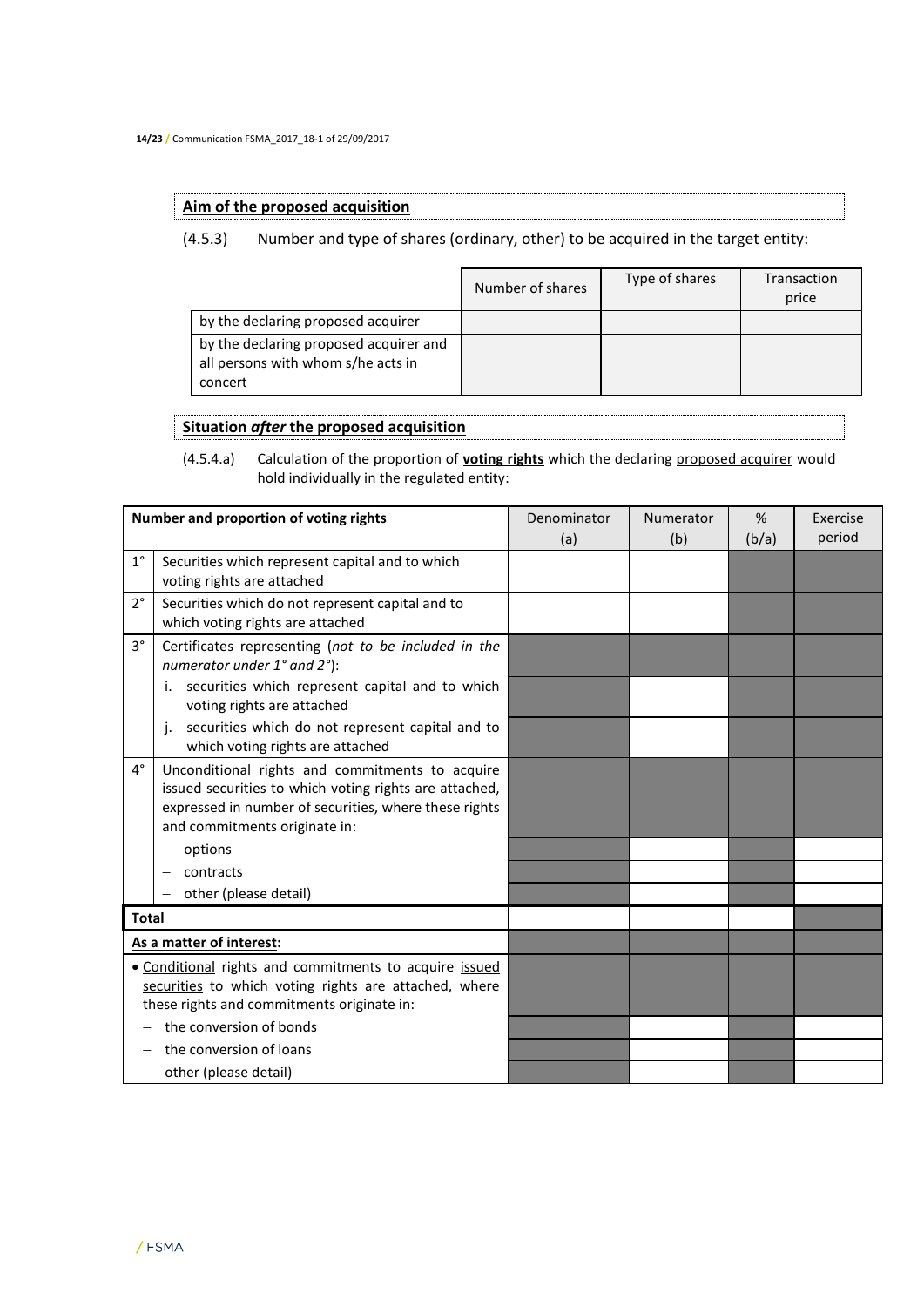| • Rights and commitments to subscribe for securities to be<br>issued and to which voting rights are attached, where<br>these rights and commitments originate in: |  |  |
|-------------------------------------------------------------------------------------------------------------------------------------------------------------------|--|--|
| the conversion of bonds                                                                                                                                           |  |  |
| $-$ the conversion of loans                                                                                                                                       |  |  |
| the exercise of warrants                                                                                                                                          |  |  |
| other (please detail)                                                                                                                                             |  |  |

## (4.5.4.b) Calculation of the proportion of all **voting rights** which the declaring proposed acquirer and the other persons with whom s/he acts in concert would hold collectively in the regulated entity:

|                   | Number and proportion of voting rights                                                                                                                                                              | Denominator<br>(a) | Numerator<br>(b) | %<br>(b/a) | Exercise<br>period |
|-------------------|-----------------------------------------------------------------------------------------------------------------------------------------------------------------------------------------------------|--------------------|------------------|------------|--------------------|
| $1^{\circ}$       | Securities which represent capital and to which<br>voting rights are attached                                                                                                                       |                    |                  |            |                    |
| $2^{\circ}$       | Securities which do not represent capital and to<br>which voting rights are attached                                                                                                                |                    |                  |            |                    |
| $3^{\circ}$       | Certificates representing (not to be included in the<br>numerator under 1° and 2°):                                                                                                                 |                    |                  |            |                    |
|                   | k. securities which represent capital and to which<br>voting rights are attached                                                                                                                    |                    |                  |            |                    |
|                   | securities which do not represent capital and to<br>I.<br>which voting rights are attached                                                                                                          |                    |                  |            |                    |
| $4^{\circ}$       | Unconditional rights and commitments to acquire<br>issued securities to which voting rights are attached,<br>expressed in number of securities, where these rights<br>and commitments originate in: |                    |                  |            |                    |
|                   | options                                                                                                                                                                                             |                    |                  |            |                    |
|                   | contracts                                                                                                                                                                                           |                    |                  |            |                    |
|                   | other (please detail)                                                                                                                                                                               |                    |                  |            |                    |
| <b>Total</b>      |                                                                                                                                                                                                     |                    |                  |            |                    |
|                   | As a matter of interest:                                                                                                                                                                            |                    |                  |            |                    |
|                   | • Conditional rights and commitments to acquire issued<br>securities to which voting rights are attached, where<br>these rights and commitments originate in:                                       |                    |                  |            |                    |
|                   | the conversion of bonds                                                                                                                                                                             |                    |                  |            |                    |
|                   | the conversion of loans                                                                                                                                                                             |                    |                  |            |                    |
| $\qquad \qquad -$ | other (please detail)                                                                                                                                                                               |                    |                  |            |                    |
|                   | • Rights and commitments to subscribe for securities to be<br>issued and to which voting rights are attached, where<br>these rights and commitments originate in:                                   |                    |                  |            |                    |
|                   | the conversion of bonds                                                                                                                                                                             |                    |                  |            |                    |
|                   | the conversion of loans                                                                                                                                                                             |                    |                  |            |                    |
|                   | the exercise of warrants                                                                                                                                                                            |                    |                  |            |                    |
|                   | other (please detail)                                                                                                                                                                               |                    |                  |            |                    |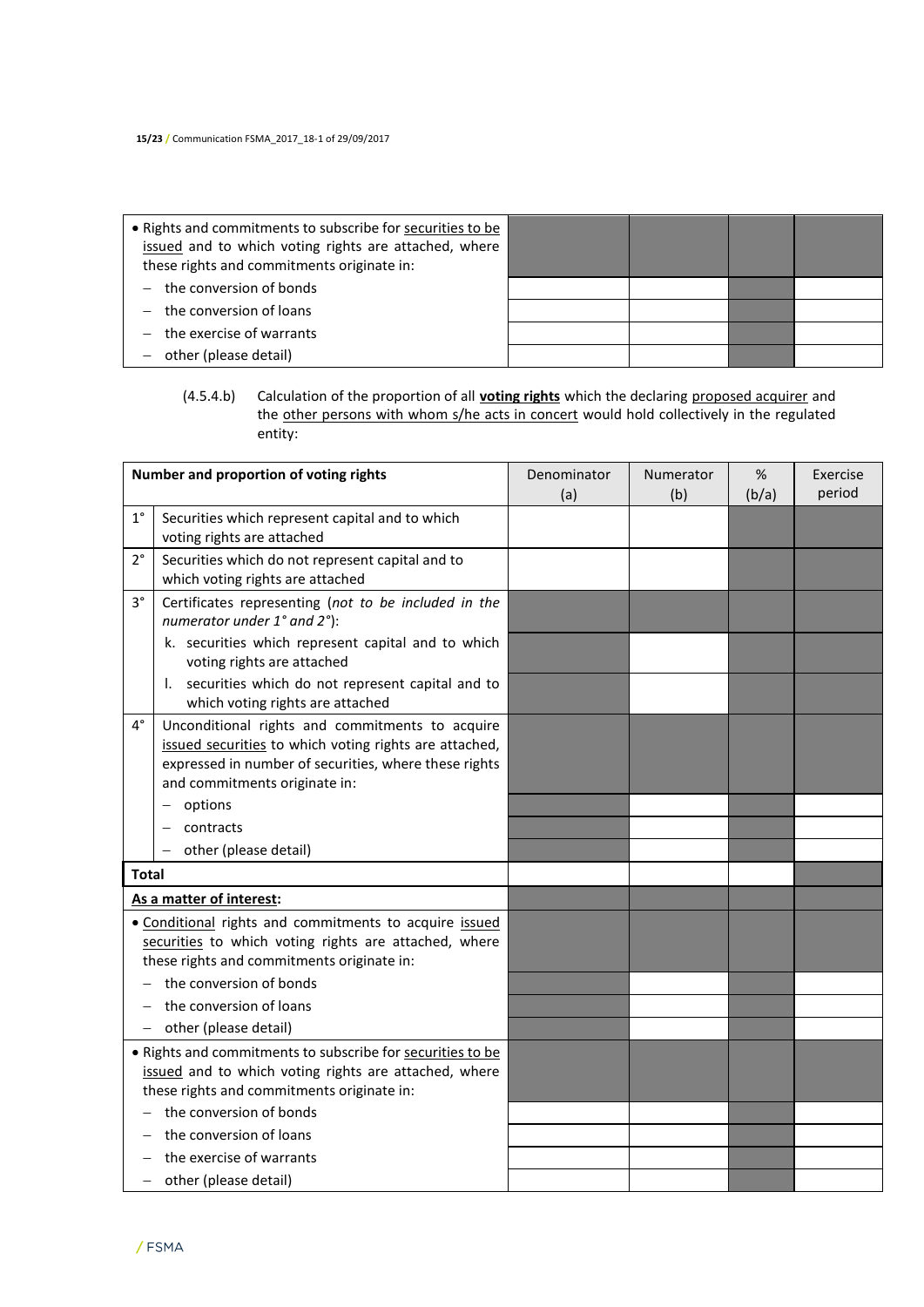## (4.5.5.a) Calculation of the **proportion of capital** which the declaring proposed acquirer would hold individually in the regulated entity

| Number of securities representing capital and proportion<br>of capital held |                                                                                                                                                                                                                         | Denominator<br>(a) | Numerator<br>(b) | $\%$<br>(b/a) | Exercise<br>period |
|-----------------------------------------------------------------------------|-------------------------------------------------------------------------------------------------------------------------------------------------------------------------------------------------------------------------|--------------------|------------------|---------------|--------------------|
| $1^{\circ}$                                                                 | Securities which represent capital and to which<br>voting rights are attached                                                                                                                                           |                    |                  |               |                    |
| $2^{\circ}$                                                                 | Securities which represent capital, without voting<br>rights                                                                                                                                                            |                    |                  |               |                    |
| $3^{\circ}$                                                                 | Certificates representing (not to be included in the<br>numerator under 1° and 2°):                                                                                                                                     |                    |                  |               |                    |
|                                                                             | m. securities which represent capital and to which<br>voting rights are attached                                                                                                                                        |                    |                  |               |                    |
|                                                                             | n. securities which represent capital, without voting<br>rights                                                                                                                                                         |                    |                  |               |                    |
| $4^{\circ}$                                                                 | Unconditional rights and commitments, expressed in<br>number of securities, to acquire issued securities<br>which represent capital, with or without voting rights,<br>where these rights and commitments originate in: |                    |                  |               |                    |
|                                                                             | options                                                                                                                                                                                                                 |                    |                  |               |                    |
|                                                                             | contracts                                                                                                                                                                                                               |                    |                  |               |                    |
|                                                                             | other (please detail)                                                                                                                                                                                                   |                    |                  |               |                    |
| <b>Total</b>                                                                |                                                                                                                                                                                                                         |                    |                  |               |                    |
|                                                                             | As a matter of interest:                                                                                                                                                                                                |                    |                  |               |                    |
|                                                                             | • Conditional rights and commitments to acquire issued<br>securities which represent capital, with or without voting<br>rights, where these rights and commitments originate in:                                        |                    |                  |               |                    |
|                                                                             | the conversion of bonds                                                                                                                                                                                                 |                    |                  |               |                    |
|                                                                             | the conversion of loans                                                                                                                                                                                                 |                    |                  |               |                    |
| -                                                                           | other (please detail)                                                                                                                                                                                                   |                    |                  |               |                    |
|                                                                             | . Rights and commitments to subscribe for securities to be<br>issued which represent capital, with or without voting<br>rights, where these rights and commitments originate in:                                        |                    |                  |               |                    |
|                                                                             | the conversion of bonds                                                                                                                                                                                                 |                    |                  |               |                    |
|                                                                             | the conversion of loans                                                                                                                                                                                                 |                    |                  |               |                    |
|                                                                             | the exercise of warrants                                                                                                                                                                                                |                    |                  |               |                    |
|                                                                             | other (please detail)                                                                                                                                                                                                   |                    |                  |               |                    |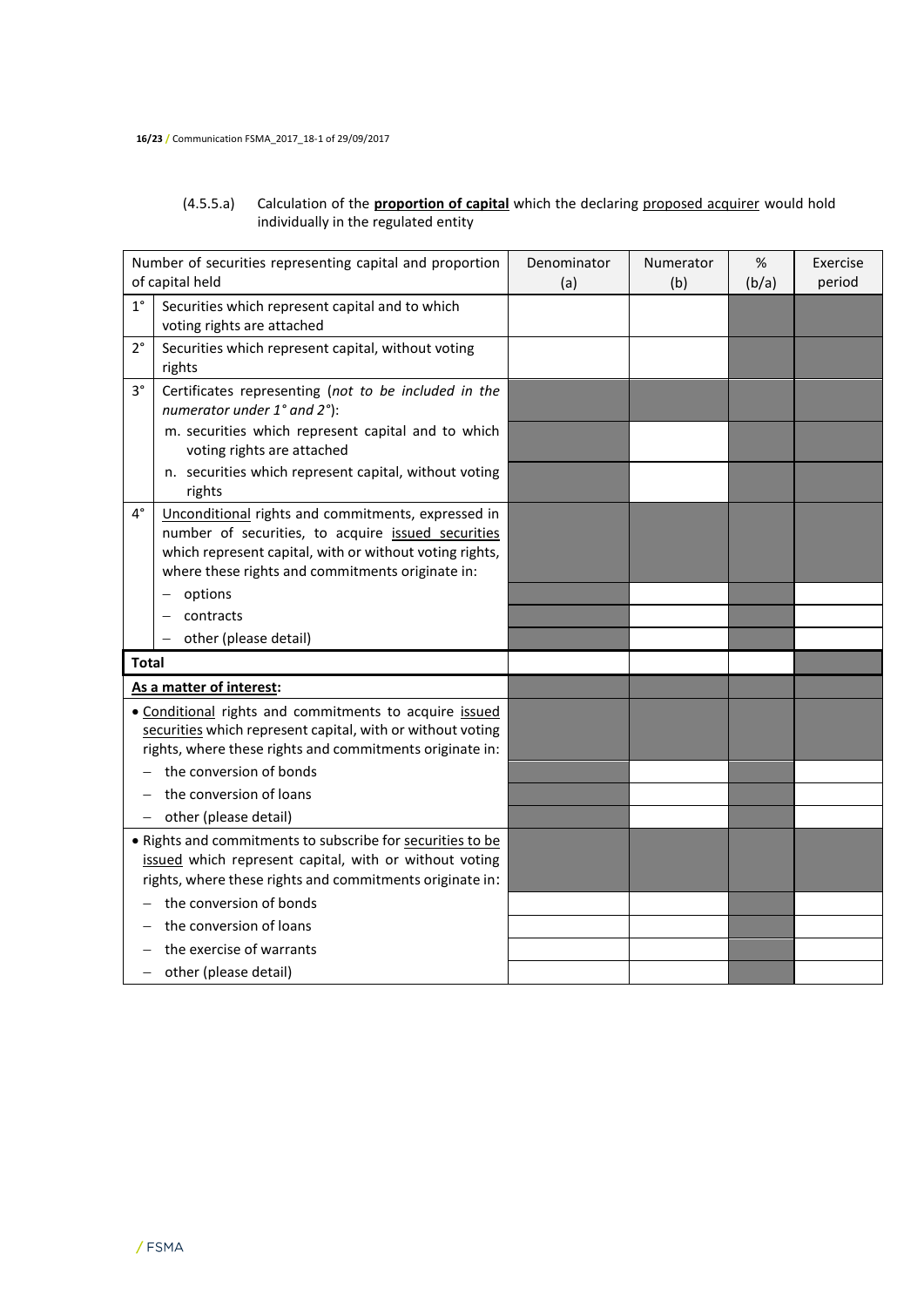(4.5.5.b) Calculation of the **overall proportion of capital** which the declaring proposed acquirer and the other persons with whom s/he acts in concert would hold collectively in the regulated entity:

| Number of securities representing capital and proportion<br>of capital held                                                                                                      |                                                                                                                                                                                                                         | Denominator<br>(a) | Numerator<br>(b) | %<br>(b/a) | Exercise<br>period |
|----------------------------------------------------------------------------------------------------------------------------------------------------------------------------------|-------------------------------------------------------------------------------------------------------------------------------------------------------------------------------------------------------------------------|--------------------|------------------|------------|--------------------|
| $1^{\circ}$                                                                                                                                                                      | Securities which represent capital and to which<br>voting rights are attached                                                                                                                                           |                    |                  |            |                    |
| $2^{\circ}$                                                                                                                                                                      | Securities which represent capital, without voting<br>rights                                                                                                                                                            |                    |                  |            |                    |
| $3^{\circ}$                                                                                                                                                                      | Certificates representing (not to be included in the<br>numerator under 1° and 2°):                                                                                                                                     |                    |                  |            |                    |
|                                                                                                                                                                                  | o. securities which represent capital and to which<br>voting rights are attached                                                                                                                                        |                    |                  |            |                    |
|                                                                                                                                                                                  | p. securities which represent capital, without voting<br>rights                                                                                                                                                         |                    |                  |            |                    |
| $4^{\circ}$                                                                                                                                                                      | Unconditional rights and commitments, expressed in<br>number of securities, to acquire issued securities<br>which represent capital, with or without voting rights,<br>where these rights and commitments originate in: |                    |                  |            |                    |
|                                                                                                                                                                                  | options                                                                                                                                                                                                                 |                    |                  |            |                    |
|                                                                                                                                                                                  | contracts                                                                                                                                                                                                               |                    |                  |            |                    |
|                                                                                                                                                                                  | other (please detail)                                                                                                                                                                                                   |                    |                  |            |                    |
| <b>Total</b>                                                                                                                                                                     |                                                                                                                                                                                                                         |                    |                  |            |                    |
| As a matter of interest:                                                                                                                                                         |                                                                                                                                                                                                                         |                    |                  |            |                    |
| · Conditional rights and commitments to acquire issued<br>securities which represent capital, with or without voting<br>rights, where these rights and commitments originate in: |                                                                                                                                                                                                                         |                    |                  |            |                    |
|                                                                                                                                                                                  | the conversion of bonds                                                                                                                                                                                                 |                    |                  |            |                    |
|                                                                                                                                                                                  | the conversion of loans                                                                                                                                                                                                 |                    |                  |            |                    |
| $-$                                                                                                                                                                              | other (please detail)                                                                                                                                                                                                   |                    |                  |            |                    |
|                                                                                                                                                                                  | . Rights and commitments to subscribe for securities to be<br>issued and which represent capital, with or without<br>voting rights, where these rights and commitments<br>originate in:                                 |                    |                  |            |                    |
|                                                                                                                                                                                  | the conversion of bonds                                                                                                                                                                                                 |                    |                  |            |                    |
|                                                                                                                                                                                  | the conversion of loans                                                                                                                                                                                                 |                    |                  |            |                    |
|                                                                                                                                                                                  | the exercise of warrants                                                                                                                                                                                                |                    |                  |            |                    |
| - other (please detail)                                                                                                                                                          |                                                                                                                                                                                                                         |                    |                  |            |                    |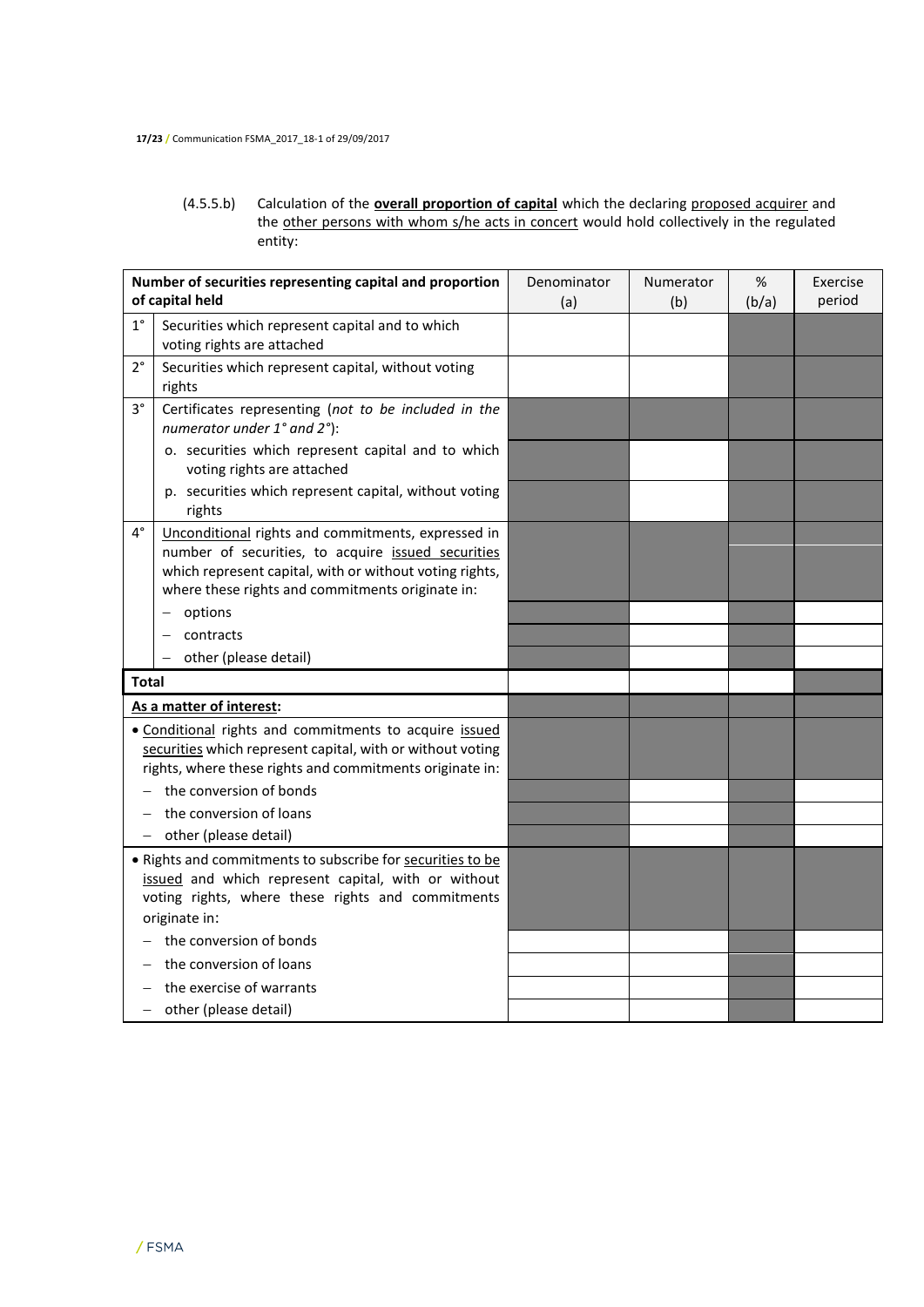## **5. Information on the financing of the acquisition**

- (5.1) A detailed description of the origin of the private financial resources used to finance the acquisition, a statement that this description is correct and honest, and the related probative documents are enclosed with this form.
	- **O** Yes: Annex(es) no. …
- (5.2) Is the proposed acquirer planning to sell, in the short term, assets belonging to him/her or to the target regulated entity in order to finance the proposed acquisition?
	- **O** No
	- **O** Yes:

In this case, information on the characteristics of the assets to be sold, on their pricing, and on the envisaged conditions of the sale  $-$  including the time limit  $-$  is enclosed with this form:

- **O** Yes: Annex(es) no. …
- (5.3) Relevant and detailed information on the means and network that would be used to transfer the funds (including on the availability of the resources to be used to finance the acquisition and on the financial arrangements) is enclosed with this form:
	- **O** Yes: Annex(es) no. …
- (5.4) Information on the proposed acquirer's access to capital sources and financial markets, as well as on recourse to financial markets to finance the proposed acquisition is enclosed with this form:
	- **O** Yes: Annex no. …
	- **O** Not applicable
- (5.5) Information on the use of funds borrowed from the banking system (possibly through financial instruments to be issued) to finance the proposed acquisition is enclosed with this form:
	- **O** Yes: Annex no. …
	- **O** Not applicable
- (5.6) Information on any kind of financial relationship established with other shareholders of the target regulated entity in order to finance the acquisition (maturities, terms, pledges and guarantees) is enclosed with this form:
	- **O** Yes: Annex no. …
	- **O** Not applicable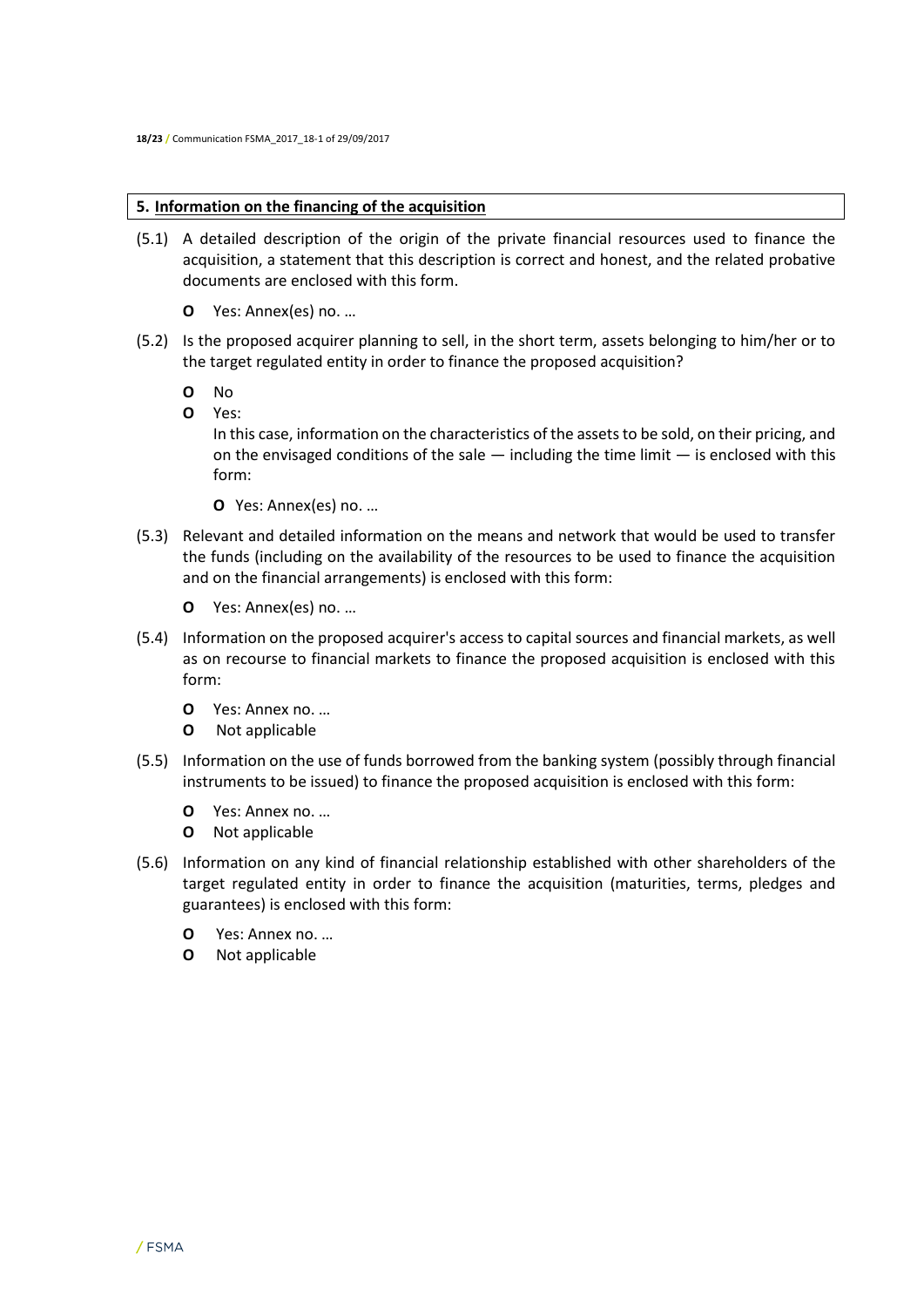#### **Part II A**

## **Additional information requirements – Change in control or crossing of the threshold of 50%**

A business plan meeting the specifications below is enclosed with this form:

**O** Yes: Annex no. …

#### Specifications for the business plan to be enclosed with this form

If there is a "change in control" in the target entity or if the threshold of 50% of capital or voting rights is crossed, the proposed acquirer must submit a **business plan**<sup>6</sup> . This business plan must provide information on the contemplated strategic development plan relating to the acquisition, provide prospective data, and give details on the main changes envisaged by the proposed acquirer in the target entity:

- I. A strategic development plan indicating, in general terms, the main goals of the acquisition and the main ways for reaching these, including:
	- (a) the rationale for the acquisition;
	- (b) the medium-term financial goals (return on equity, cost-benefit ratio, earnings per share);
	- (c) the main synergies to be pursued with the target entity;
	- (d) the possible redirection of activities, products or targeted customers, and the possible reallocations of funds/resources anticipated within the target entity;
	- (e) the general arrangements for taking over and integrating the target entity into the group structure of the acquirer. In this respect, the business plan must include a description of the main synergies to be pursued with other companies in the group and the policies governing intra-group relations.
- II. Estimated financial statements of the target entity, on both solo and consolidated bases, for a period of 3 years. These estimated statements must include:
	- (a) a forecast balance sheet and profit and loss account;
	- (b) a forecast of prudential ratios;
	- (c) information on the level of risk exposure (including of credit, market and operational risks);
	- (d) a forecast of provisional intra-group operations.
- III. Impact of the acquisition on the corporate governance and general organisational structure of the target entity, including on:
	- (a) the composition<sup>7</sup> and duties of the board of directors and of the main committees created by the decision-taking body (management committee, risk committee, audit committee, and any other committee);

l

 $6$  Under some circumstances, like in the case of an acquisition by means of a public offer, the acquirer may encounter difficulties in obtaining the information needed to establish a full business plan. In this case, the acquirer shall indicate these difficulties to the supervisory authority of the target entity and point out the aspects of his/her business plan that might be modified in the near term.

<sup>7</sup> The proposed acquirer must include information on the persons who would be appointed to direct the business of the target entity after the acquisition.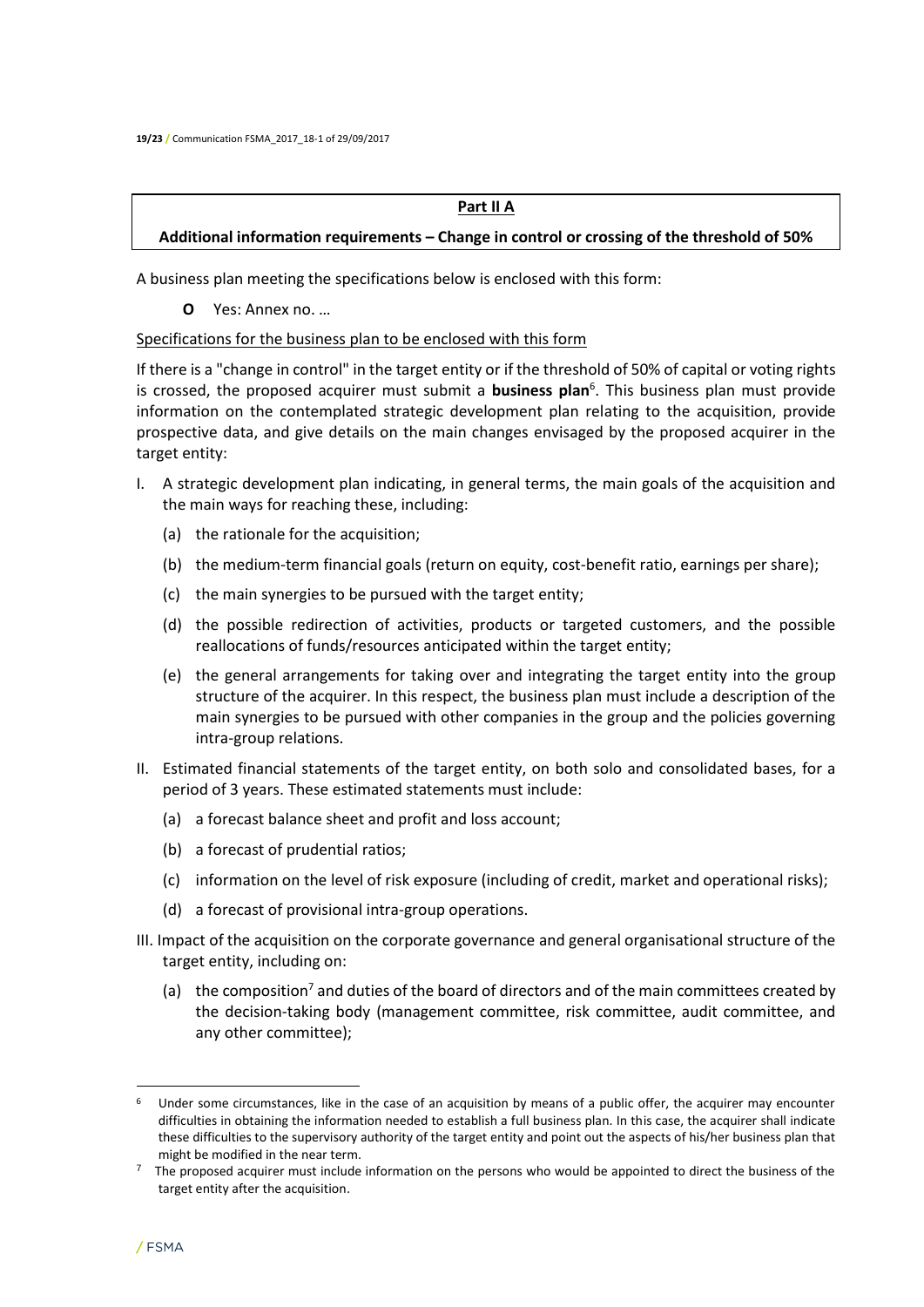- (b) the administrative and accounting procedures and the internal controls: main changes in procedures and systems related to accounting, audit, internal control and compliance, including anti-money laundering and appointment to key functions (auditor, internal controller, compliance officer);
- (c) the overall IT architecture: the proposed acquirer must indicate, among other things, any changes in the sub-contracting policy, data flowcharts, in-house and external software used, and essential data and systems security procedures and tools (e.g. backups, continuity plan, audit trails);
- (d) the policies governing subcontracting and outsourcing (areas concerned, selection of service providers) and the contractual rights and obligations of the principal parties (e.g. audit arrangements, quality of service expected from the provider).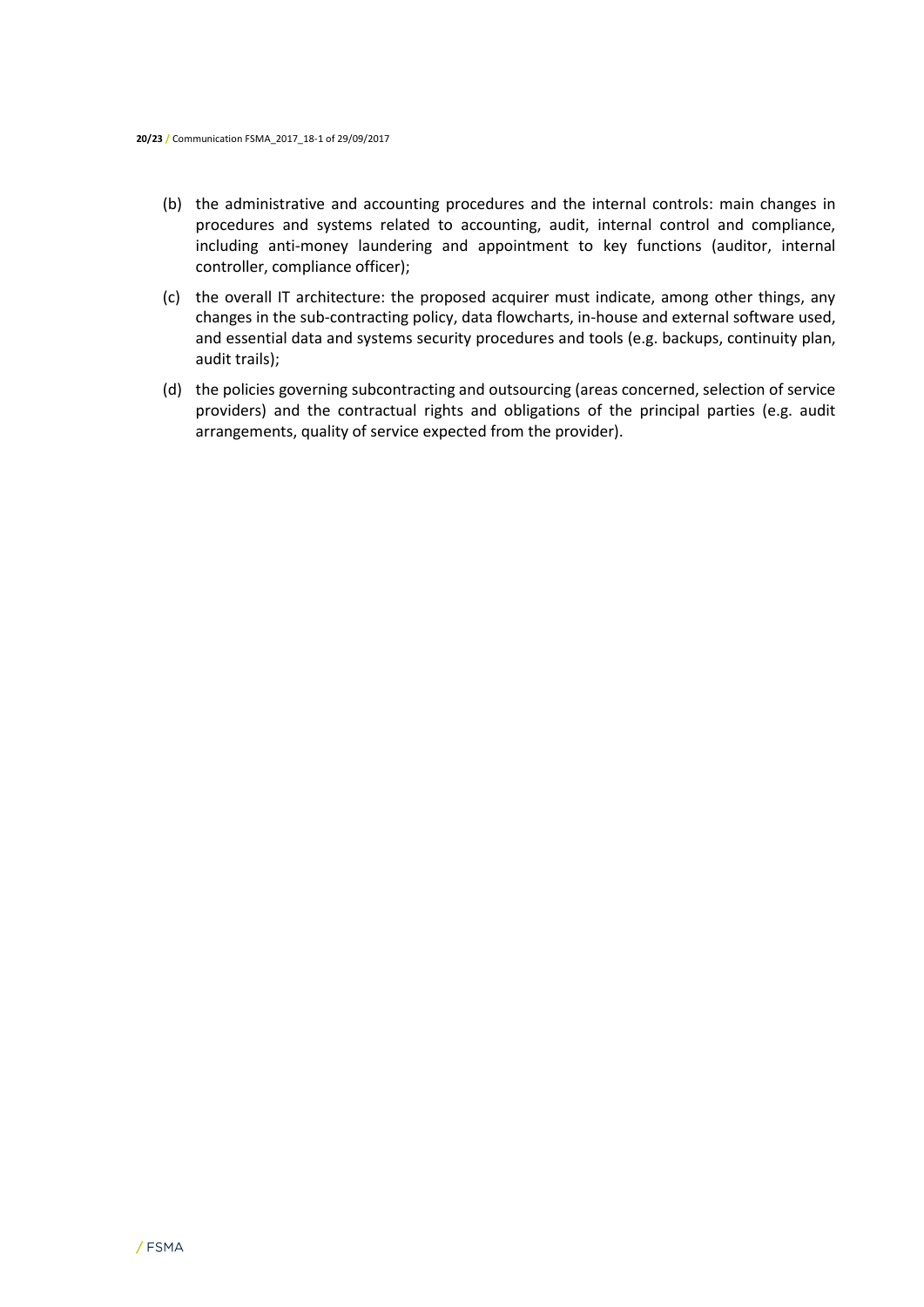#### **Part II B**

## **Additional information requirements – Qualifying holding representing 20% to 50% of the capital or voting rights, without a change in control**

A "detailed note on strategy" meeting the specifications below is enclosed with this form:

**O** Yes: Annex no. …

#### Specifications for the "detailed note on strategy" to be enclosed with this form

In the "detailed note on strategy", the proposed acquirer must:

- I. inform the FSMA of the policy s/he intends to follow regarding the acquisition. In addition to providing the information referred to in Part I, Paragraph 3, of this form, the proposed acquirer must inform the FSMA about:
	- (a) the period during which s/he intends to hold his/her shareholding after the acquisition;
	- (b) any intention to increase, reduce, or maintain the level of his/her shareholding in the foreseeable future;
- II. indicate his/her intentions towards the target entity. In particular: s/he must:
	- specify whether or not s/he intends to act as an active minority shareholder, and the rationale for such action;
	- specify the influence that s/he intends to exercise on the financial position (including on the dividend policy), strategic development, and allocation of resources of the target entity;
	- describe his/her intentions and expectations towards the target entity in the medium-term, covering all aspects to be developed in Part I of the business plan (referred to in Part II A above).
- III. provide information on his/her ability (financial position) and willingness to support the target entity by providing the additional own funds that would be needed to develop its activities or to cope with financial difficulties.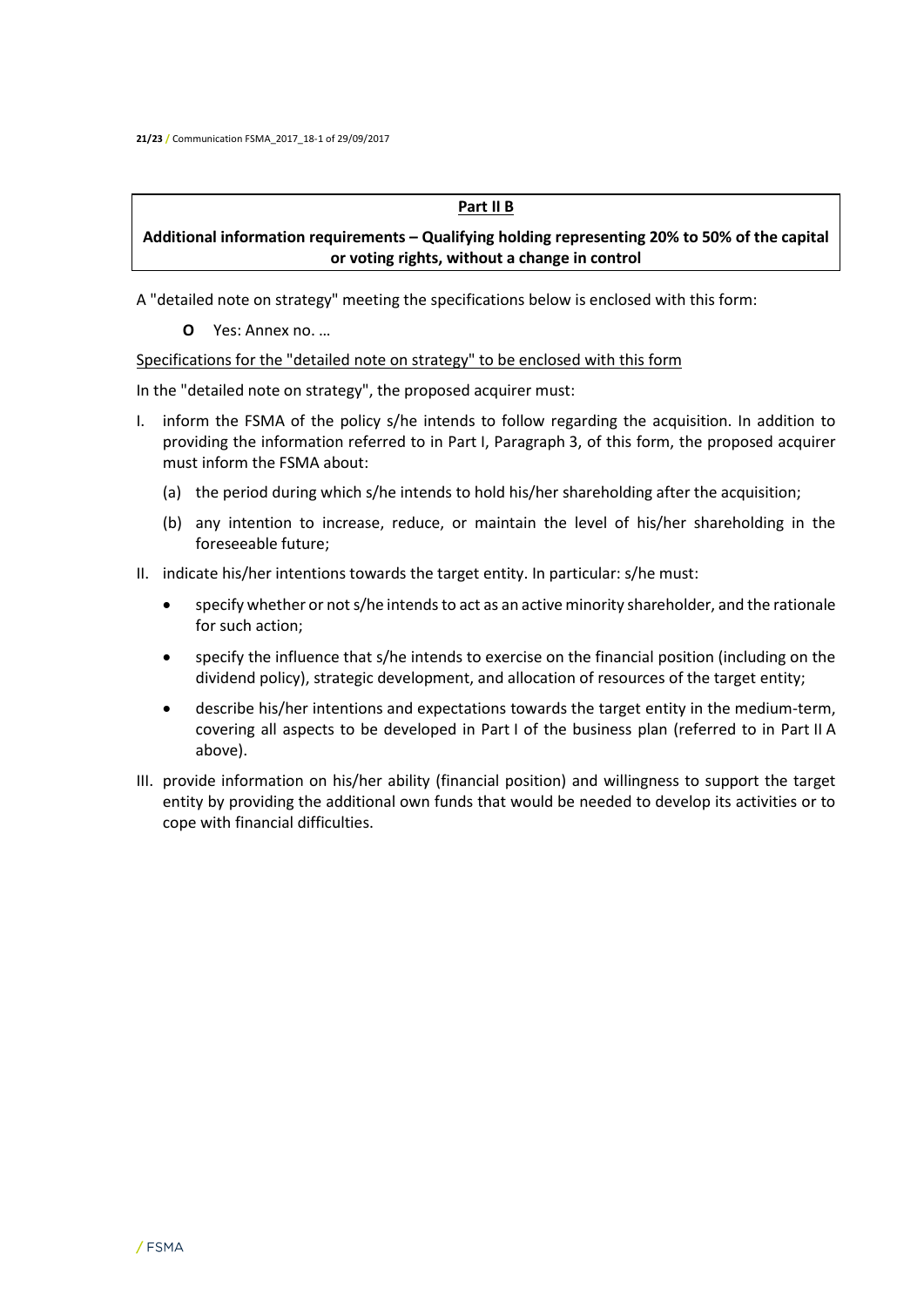#### **Part II C**

## **Additional information requirements – Qualifying holding of less than 20%, without a change in control**

A "document on strategy" meeting the specifications below is enclosed with this form:

**O** Yes: Annex no. …

Specifications for the "document on strategy" to be enclosed with this form

Warning: depending on the overall shareholding structure of the target entity, the FSMA could request the proposed acquirer of a qualifying holding which would represent less than 20% of the capital and voting rights of the target entity to provide it with a "detailed note on strategy", as referred to in Part II.B of this form, if the FSMA has grounds for believing that the "influence" that would be exercised by the proposed acquirer as a result of that shareholding would be equivalent to the influence that would be exercised as a result of a shareholding of more than 20%.

Subject to this reservation, the proposed acquirer must provide the FSMA with a "document on strategy", in which s/he must:

- I. inform the FSMA of the policy s/he intends to follow regarding the acquisition. In addition to providing the information referred to in Part I, Paragraph 3, of this form, the proposed acquirer must inform the FSMA about:
	- (a) the period during which s/he intends to hold his/her shareholding after the acquisition;
	- (b) any intention to increase, reduce, or maintain the level of his/her shareholding in the foreseeable future;
- II. specify whether or not s/he intends to act as an active minority shareholder, and the rationale for such action;
- III. provide information on his/her ability (financial position) and willingness to support the target entity by providing the additional own funds that would be needed to develop its activities or to cope with financial difficulties.